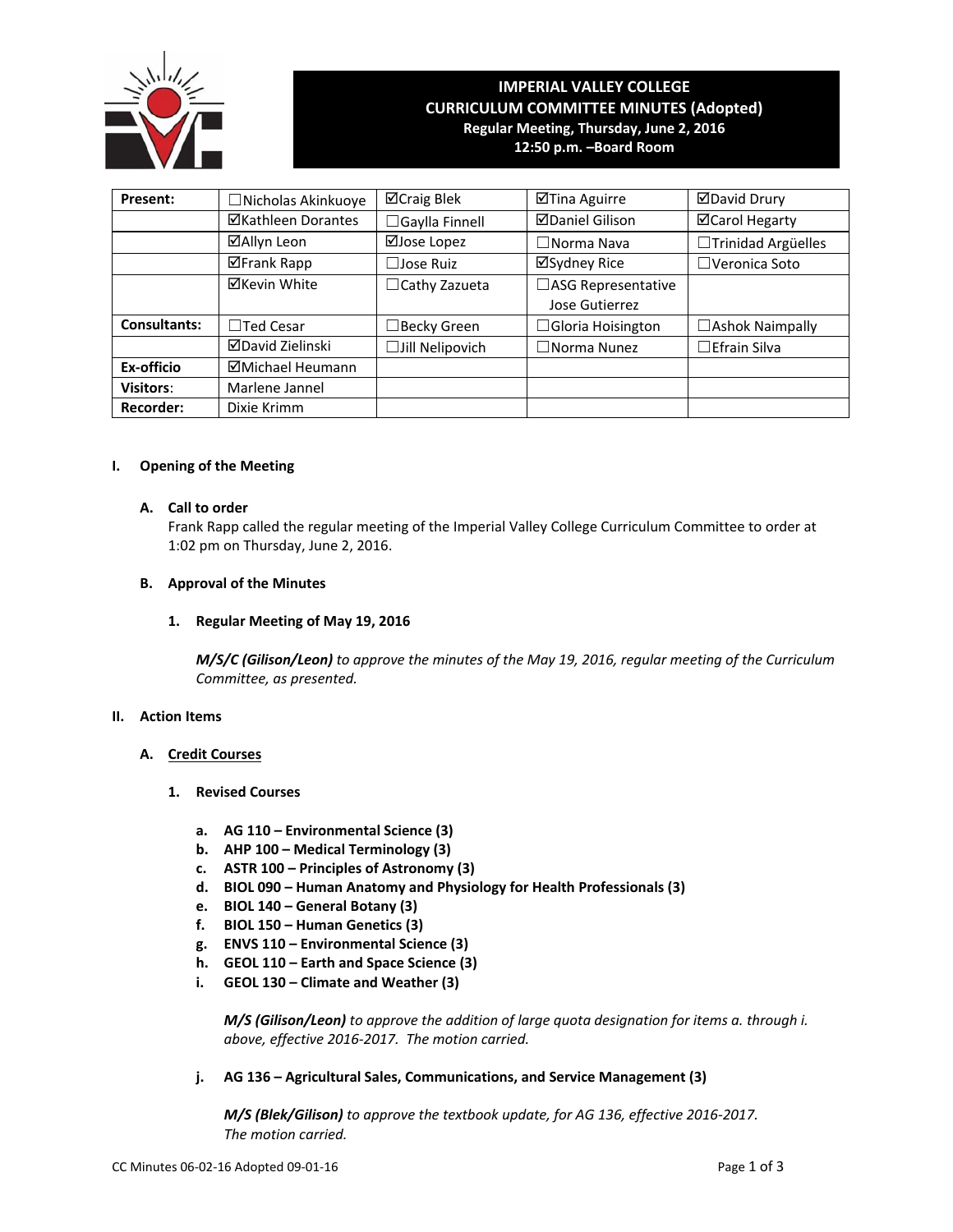- **k. HIST 225 – Mexican American History (3)**
- **l. LAS 225 – Mexican American History (3)**

 *M/S (White/Leon) to approve the revision of texts, methods of evaluation, and assignments for HIST 225 and LAS 225, effective 2016‐2017. The motion carried.*

## **m. RNEW 151 – Solar Electrical Systems PV2 (3)**

 *M/S (Leon/Lopez) to approve the removal of prerequisites for RNEW 151, effective 2016‐2017. The motion carried.*

## **B. Distance Education Courses – Addendum Documentation**

- **a. AJ 104 – Legal Aspects of Evidence (3)**
- **b. AJ 110 – Law Enforcement Community Relations (3)**
- **c. CSI 206 – Correctional Interviewing and Counseling (3)**

*M/S (Leon/Gilison) to approve the Distance Education Addendum for AJ 104, AJ 110, and CSI 206,* effective 2016-2017, to provide greater access and allow the inclusion of all modalities of learning, as *presented. The motion carried.*

### **C. Curriculum Policies and Procedures**

### **1. AP 4040 Library and Other Instructional Support Services**

*M/S (Blek/Leon) to approve the revision to Administrative Procedure (AP) 4040 Library and Other Instructional Support Services, effective upon Board approval, as presented. The motion carried.*

### **2. AP 4103 Work Experience**

*M/S (Blek/Leon) to approve the revision to Administrative Procedure (AP) 4103 Work Experience, effective upon Board approval, as presented. The motion carried.*

### **3. AP 4610 Instructional Service Agreements**

*M/S (Blek/Leon) to approve the revision to Administrative Procedure (AP) 4610 Instructional Service Agreements, effective upon Board approval, as presented. The motion carried. (Daniel Gilison – Abstained)*

## **III. Discussion Items**

## **1. Catalog Major Sheets – Dixie Krimm**

There are some errors in the summary section of the major sheets. In order to provide the most accurate information the summary reference at the bottom of each major sheet will be removed leaving only the total line.

# **IV. Information Items**

### **1. Minimum Class Size**

According to the CTA contract the minimum class size has been revised to 30. Committee members discussed concerns about health and safety for sciences classes with the increase in class size. Members were reminded that there is a form that can be used to validate the need for courses to have a lower class size.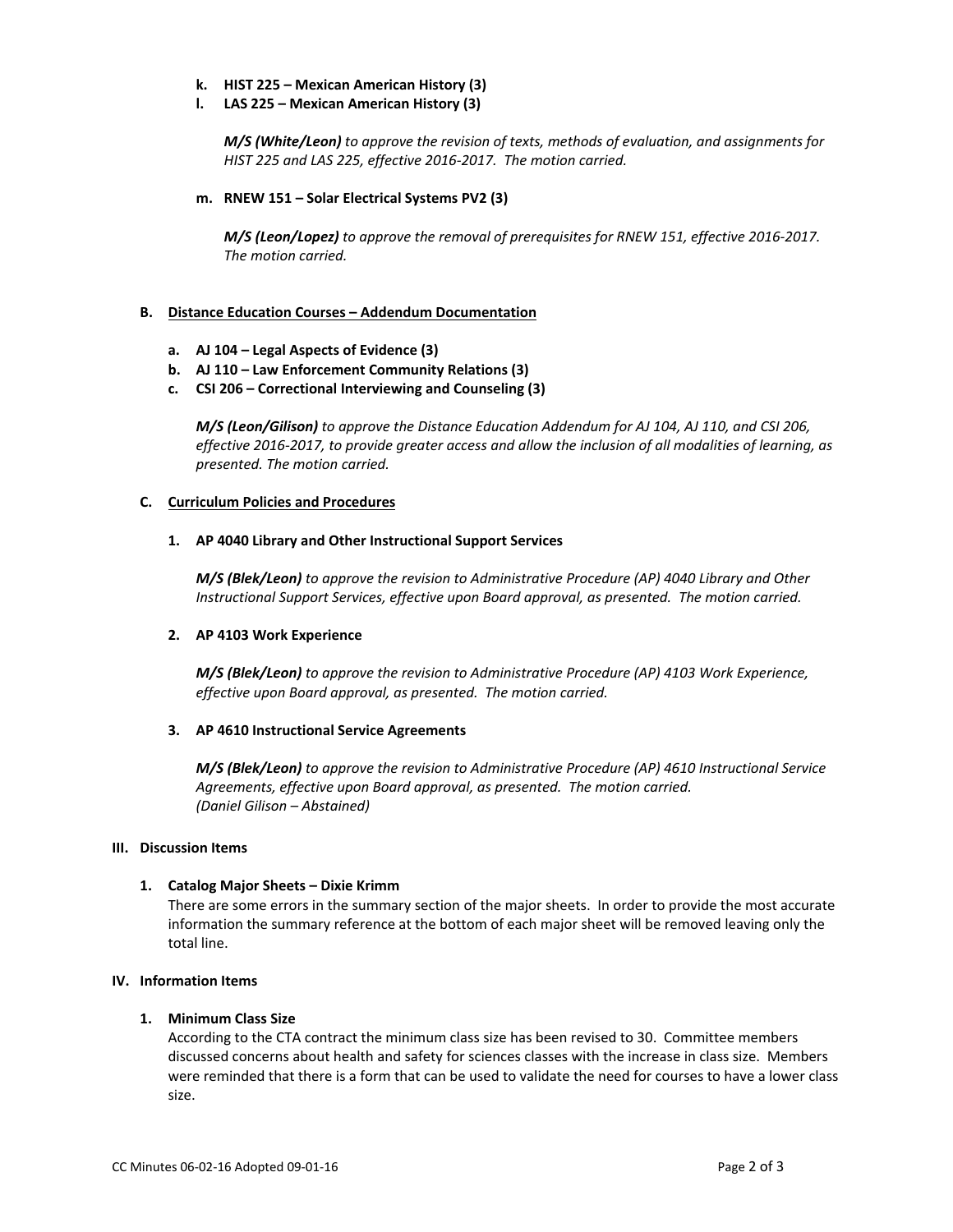## **2. 2016‐2017 Curriculum Committee Calendar**

The committee requested the addition of details regarding the December deadline such as items that are excluded from the deadline.

# **V. Other Items**

- **VI. Next Regular Meeting: September 1, 2016, 12:50pm in the Board Room**
- **VII. The meeting adjourned at 1:45 p.m.**

In accordance with the Ralph M. Brown Act and SB 751, minutes of the IVC Curriculum Committee record the votes of all committee members as follows: (1) Members recorded as absent are presumed not to have voted; (2) the names of members voting in the minority or abstaining are recorded; (3) all other members are presumed to have voted in the majority.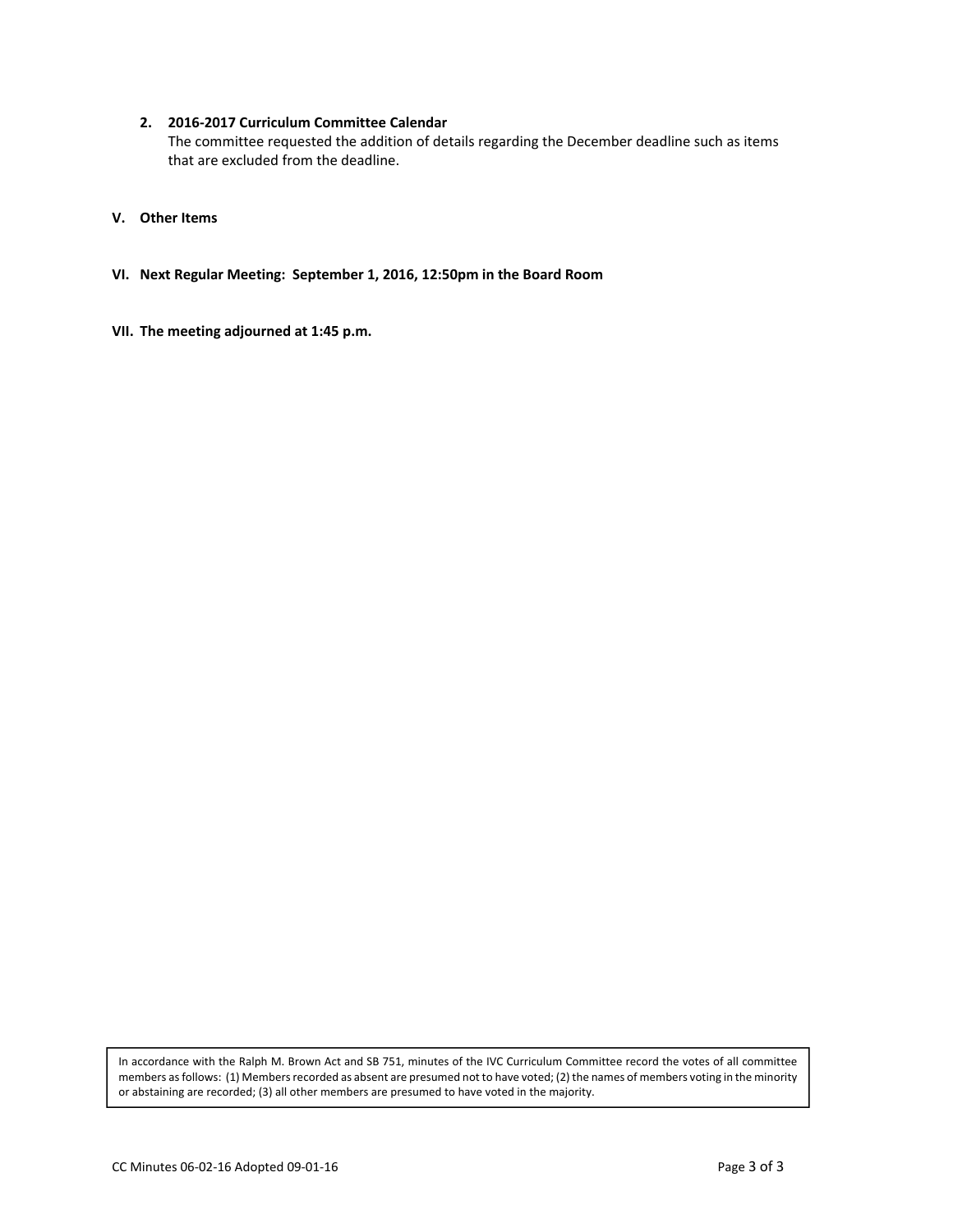### **IMPERIAL COMMUNITY COLLEGE DISTRICT AP 4040 Library and Other Instructional Learning Support Services**

References: Education Code Section 78100; ACCJC Accreditation Standard II.B (formerly II.C)

## **A. SPENCER LIBRARY MEDIA CENTER**

The Spencer Library Media Center provides resources to students, faculty, staff, and the larger community, that support the College curriculum. Materials and information are provided on a wide range of topics and in a variety of formats – print, electronic, microfilm, video, DVD, and CD. Over 50,000 books, 425400 periodicals and newspapers, electronic subscription article databases, historical and current runs of periodicals on microfilm, and several hundred videos, DVDs, and musical CDs are available. Computers are available to access the Library's online catalog, databases, the web, and eBooks.

Librarians are available to provide students and faculty with reference services, class instruction sessions, events and displays, and other services. Library technicians are available to provide students assistance using the computers, locating books on the shelf, and checking books in and out, and providing interlibrary loan services. Online, real-time reference services are available to students seven days a week, twenty-four hours a day.

The Library is a participating member in several consortiaums and cooperatives, in addition to the California Community Colleges libraries, including the Serra Library Cooperative System (SERRA); the San Diego and Imperial Counties Communities Colleges Learning Resources Consortium (SDICCCLRC); the San Diego Office of Education Media Committee (SDCOE), which provides our faculty with access to and borrowing privileges to the combined audiovisual resources of SDCOE through their web-based catalog and booking services; and the Online Computer Library Center (OCLC), which we use for interlibrary loan and cataloging.

Information about the Library and access to the online catalog and subscription databases are available through the Library's link on the IVC home page or by contacting the Dean or the librarians in person, by phone, fax, or email.

### Collection Development Procedures

## 1. Introduction

This collection development policy is a statement of principles and guidelines used by the Imperial Valley College Library in the selection, acquisition, evaluation, and maintenance of Library materials. Collection development is an ongoing activity

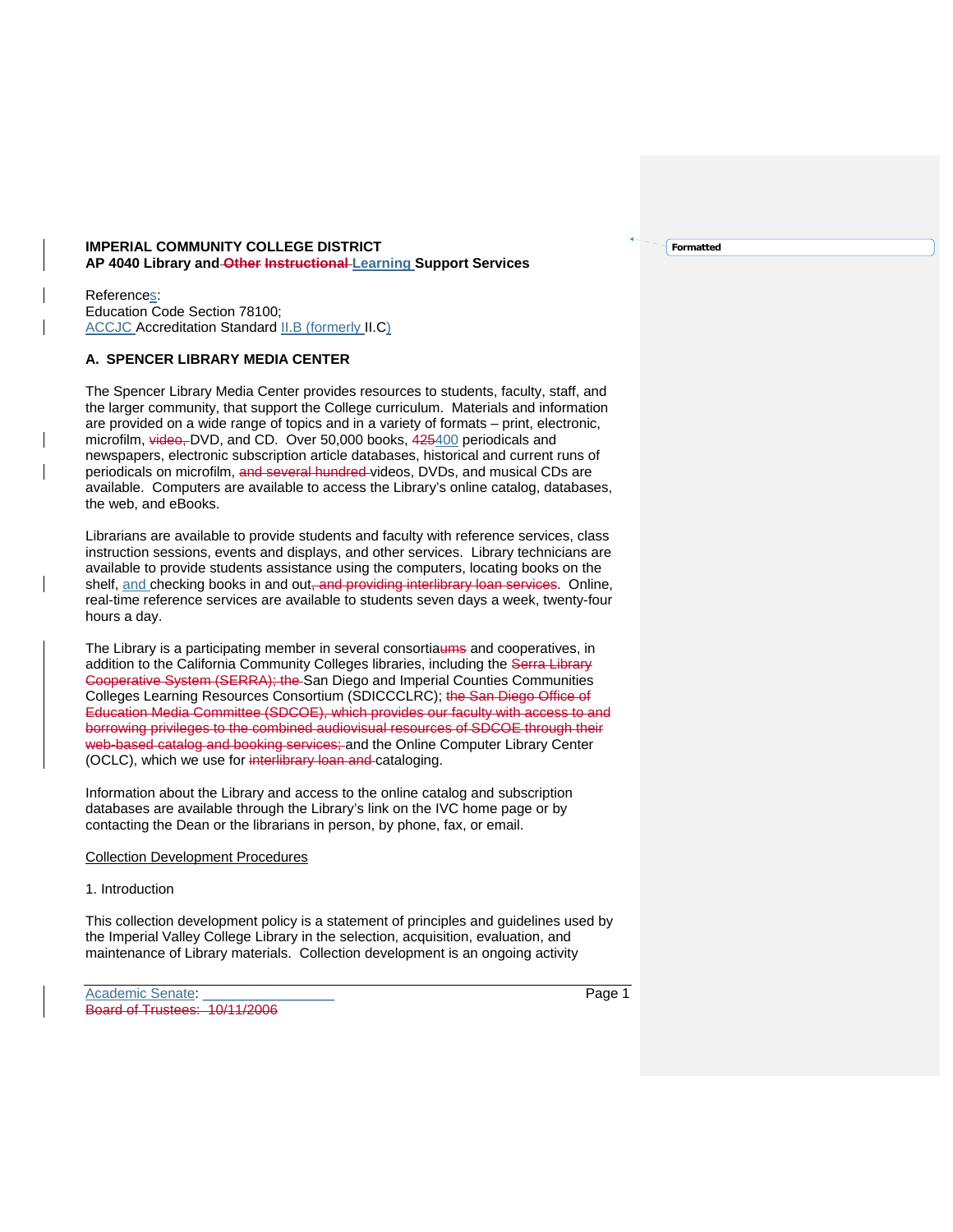designed to provide a broad spectrum of materials that will serve the needs of our students and campus community, representing balanced points of view, available in various formats. This policy offers guidelines. Exceptions should be made to admit valuable materials whenever adequately justified by the interests of the Library and the College.

2. Selection Responsibility

Responsibility for selection is delegated from the Board of Trustees to the Superintendent/President and in turn to the Dean of Arts, Letters, and Learning Services and Technology.. The Dean of Learning Services and Technology, the librarians and the faculty as a whole are responsible for the selection of instructional materials using this policy.

- 3. Selection Criteria and Material Formats
- a. The collection is composed of books, videos, audiocassettes, DVDs, electronic resources, transparencies, maps and other materials that support the curriculum and widen the boundaries of the student's thinking, enrich the student's life and helps fulfill recreational and emotional needs.
- b. General criteria used in selection is as follows: Importance of subject matter to the collection; Potential or known use to students; Timeliness or permanence of the book; Reputation and significance of the author/creator; Literary merit or artistic quality; Scarcity of material on subject; Date of publication; Price; Authoritativeness; Accuracy; Quality, clarity or readability of writing; Review in a selection aid; Representation of various interests and viewpoints; Appropriateness of format to purpose; Special instructional uses that may not meet any or all of the above criteria may be purchased to satisfy instructional need.
- c. Books recognized as classics are purchased.
- d. Fiction has assumed an important place as an educational tool. The best in literary quality and the most significant in theme are selected.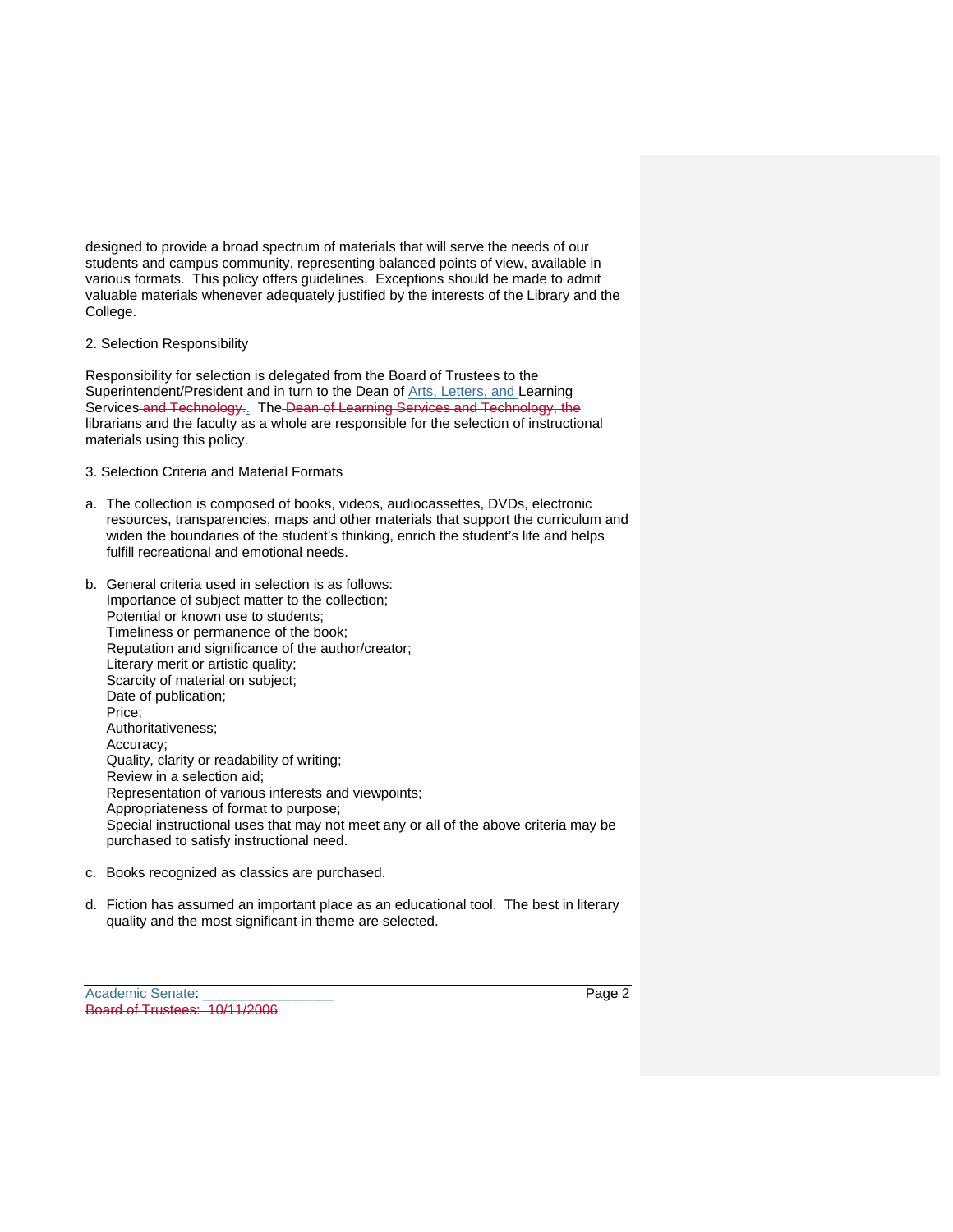e. Serials differ from monographs in that a serial subscription is an ongoing financial commitment, with costs that increase each year. Therefore, new serials purchases are considered very carefully.

Periodicals are purchased to keep the Library collection up-to-date with news and societal issues, current thinking in various fields, and to supplement the book collection. Individual titles are chosen for usefulness; accessibility of content; demand; ease of consultation; and presentation of a point of view or subject needed in the collection. The availability of periodicals on the Library's subscription databases is taken into consideration.

- f. Electronic subscription databases broaden the scope and accessibility of periodical, book and reference resources in the Library. These fee-based electronic resources are selected to match the needs of the students at Imperial Valley College. Purchase of electronic resources is based on funds available, gaps in Library resources, the amount of information in the electronic resource, and the ease of use. Electronic subscription resources are normally purchased through state and regional consortium arrangements in order to minimize the cost and offer at least the same quality of resources offered to students in other California Community Colleges.
- Selection of material in pamphlet files follow the general practice outlined under the general selection criteria above.
- h.g. The aim in selecting newspapers is to provide adequate representation of current news and information without distortion of facts or misleading information. Newspapers in both English and Spanish are available. Local, regional and national newspapers are supplied.
- i.h. Media materials such as videos, audiocassettes, CDs, software, and other formats are evaluated using the general criteria. They are fully cataloged as part of the Library collection.
- $\frac{1}{k}$ . The Special Collection consists of materials related to the history of the Imperial Valley and Imperial Valley College, gifts from the community, and material of unique interest to those in our border region.
- k. Interlibrary Loan allows the Library to request materials from other libraries that are not available in our collection. No Library can always be expected to meet all the demands of its patrons, but through our Interlibrary Loan services, these materials are made available.

**Formatted:** Font color: Auto

### 4. Gifts

The Library welcomes gifts and accepts them with the understanding that the materials will be evaluated according to the same standards as items that the Library purchases.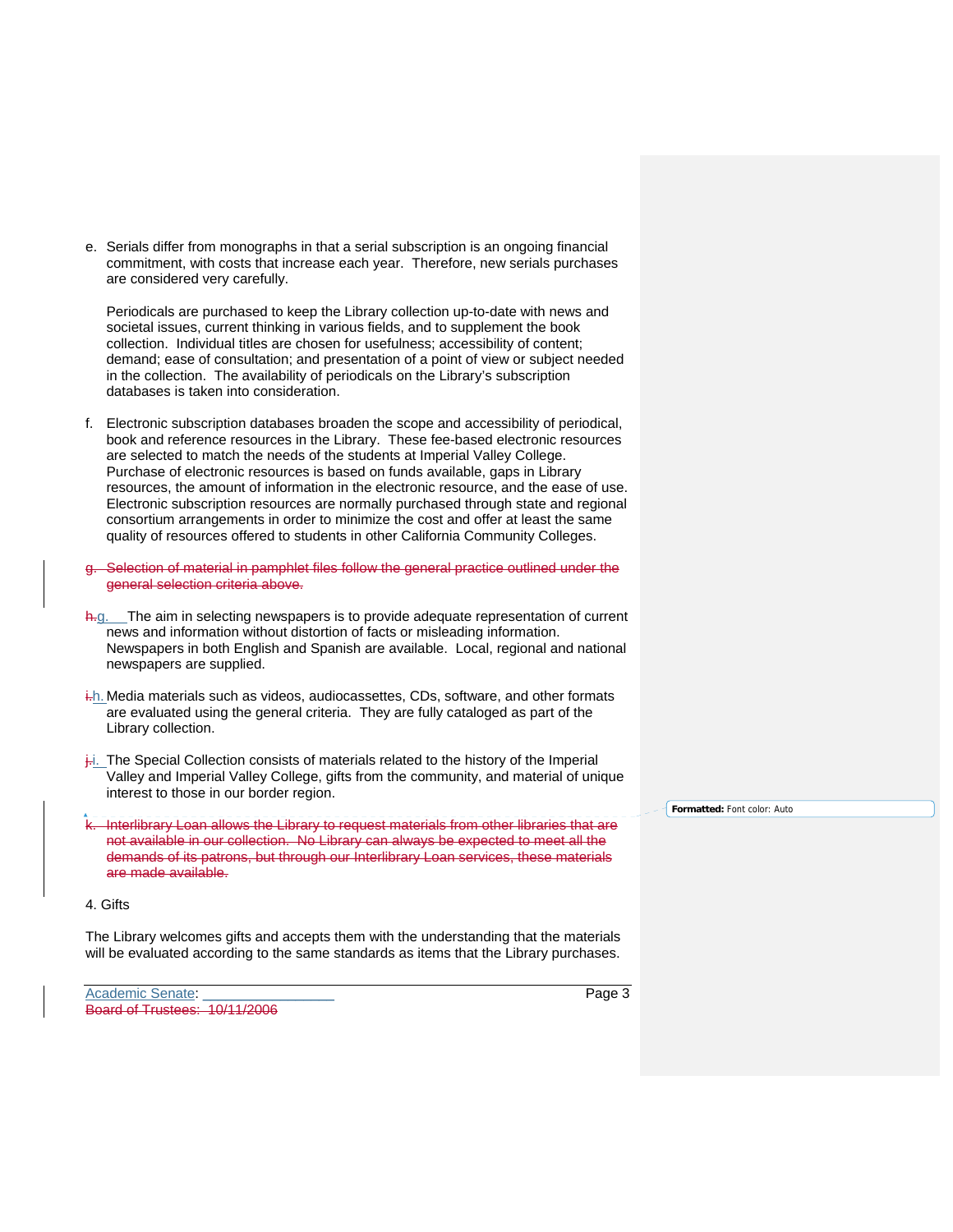Gifts that are not suited to the Library collection, because of age, format, topic, physical condition, or other factors will be given to other needy libraries, disposed of according to College policies for surplus items, put on a free cart for students, or declined. All gifts are acknowledged by the Library; however, no monetary evaluation can be done, pursuant to Internal Revenue Service regulations.

### 5. Collection Maintenance and Weeding

Collection management includes ongoing evaluation of the collection and regular weeding, or de-selection of materials. Materials considered for weeding might include: superseded editions; older titles in subject areas where currency of data is important; outdated formats; outdated legal and medical material; and damaged materials which cannot be repaired, or for which the cost of preservation exceeds the usefulness of the information contained.

### 6. Library Bill of Rights and Challenged Materials

The Imperial Valley College Library supports the following policies of the American Library Association, The Library Bill of Rights, and Intellectual Freedom Principles for Academic Libraries.

## a. The Library Bill of Rights

The American Library Association affirms that all libraries are forums for information and ideas, and that the following basic policies should guide their services.

- 1) Books and other Library resources should be provided for the interest, information, and enlightenment of all people of the community the library serves. Materials should not be excluded because of the origin, background, or views of those contributing to their creation.
- 2) Libraries should provide materials and information presenting all points of view on current and historical issues. Materials should not be proscribed or removed because of partisan or doctrinal disapproval.
- 3) Libraries should challenge censorship in the fulfillment of their responsibility to provide information and enlightenment.
- 4) Libraries should cooperate with all persons and groups concerned with resisting abridgment of free expression and free access to ideas.
- 5) A person's right to use a library should not be denied or abridged because of origin, age, background, or views.
- 6) Libraries that make exhibit spaces and meeting rooms available to the public they serve should make such facilities available on an equitable basis, regardless of the beliefs or affiliations of individuals or groups requesting their use.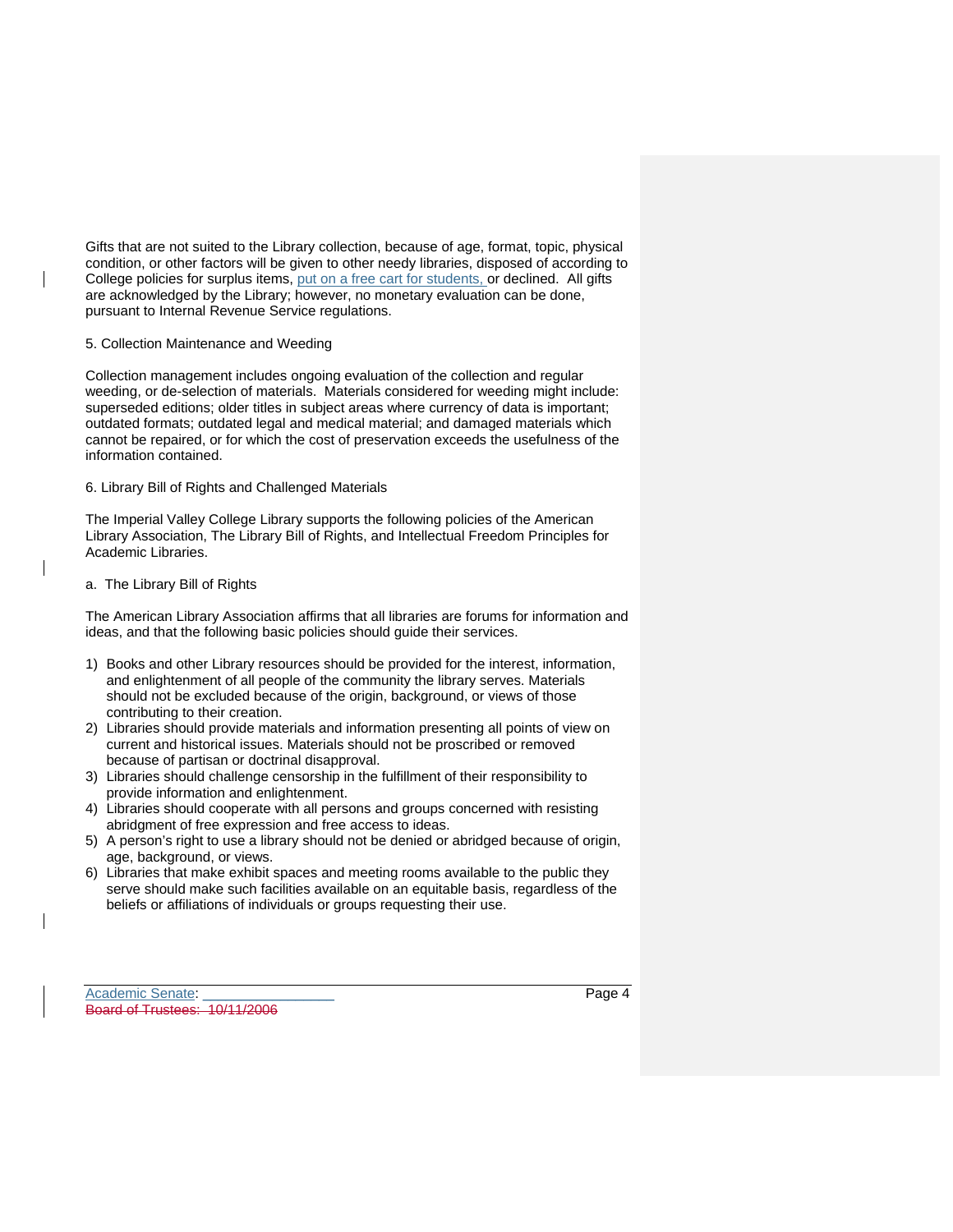### b. Intellectual Freedom Principles for Academic Libraries

A strong intellectual freedom perspective is critical to the development of academic library collections and services that dispassionately meet the education and research needs of a college or university community. The purpose of this statement is to outline how and where intellectual freedom principles fit into an academic library setting, thereby raising consciousness of the intellectual freedom context within which academic librarians work. The following principles should be reflected in all relevant library policy documents.

- 1) The general principles set forth in the Library Bill of Rights form an indispensable framework for building collections, services, and policies that serve the entire academic community.
- 2) The privacy of library users is and must be inviolable. Policies should be in place that maintain confidentiality of library borrowing records and of other information relating to personal use of library information and services.
- 3) The development of library collections in support of an institution's instruction and research programs should transcend the personal values of the selector. In the interests of research and learning, it is essential that collections contain materials representing a variety of perspectives on subjects that may be considered controversial.
- 4) Preservation and replacement efforts should ensure that balance in library materials is maintained and that controversial materials are not removed from the collections through theft, loss, mutilation, or normal wear and tear. There should be alertness to efforts by special interest groups to bias a collection though systematic theft or mutilation.
- 5) Licensing agreements should be consistent with the Library Bill of Rights, and should maximize access.
- 6) Open and unfiltered access to the Internet should be conveniently available to the academic community in a college or university library. Content filtering devices and content-based restrictions are a contradiction of the academic library mission to further research and learning through exposure to the broadest possible range of ideas and information. Such restrictions are a fundamental violation of intellectual freedom in academic libraries.
- 7) Freedom of information and of creative expression should be reflected in library exhibits and in all relevant library policy documents.
- 8) Library meeting rooms, research carrels, exhibit spaces, and other facilities should be available to the academic community regardless of research being pursued or subject being discussed. Any restrictions made necessary because of limited availability of space should be based on need, as reflected in library policy, rather than on content of research or discussion.
- 9) Whenever possible, library services should be available without charge in order to encourage inquiry. Where charges are necessary, a free or low-cost alternative (e.g., downloading to disc rather than printing) should be available when possible.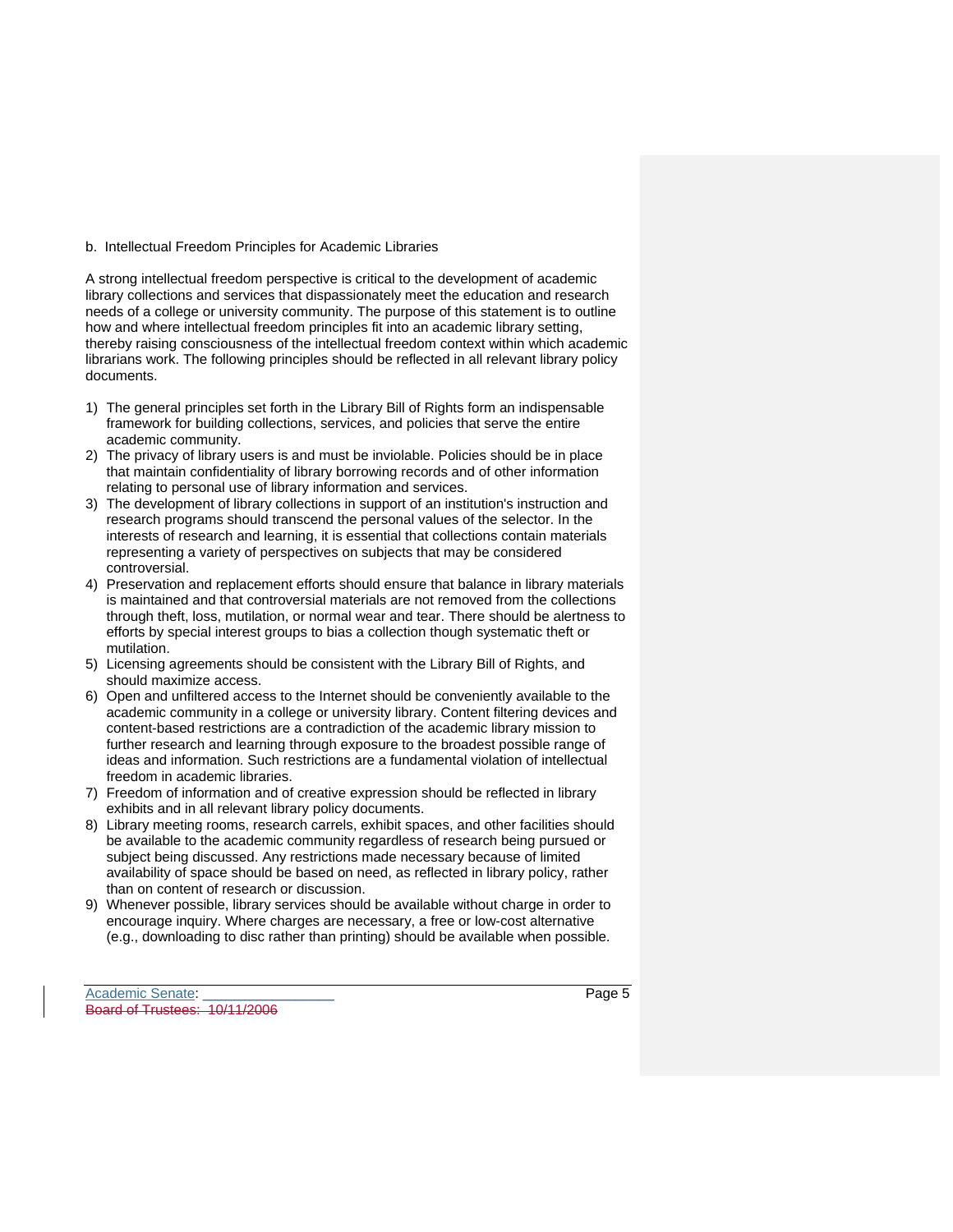- 10) A service philosophy should be promoted that affords equal access to information for all in the academic community with no discrimination on the basis of race, values, gender, sexual orientation, cultural or ethnic background, physical or learning disability, economic status, religious beliefs, or views.
- 11) A procedure ensuring due process should be in place to deal with requests by those within and outside the academic community for removal or addition of library resources, exhibits, or services.
- 12) It is recommended that this statement of principle be endorsed by appropriate institutional governing bodies, including the faculty senate or similar instrument of faculty governance.

c. The criteria for selecting Library materials, described above, and the principles embodied in the Library Bill of Rights may be used as guidelines for the College community when an individual or group desires to challenge Library material, asking that it be removed from the Library.

Since opinions may differ in a democracy, the following steps will be observed in recognizing these differences in an impartial and factual manner.

Citizens of the College community may register their criticism of the Library materials in question by presenting a written criticism including specific information as to the author, title, publisher, and page numbers of the objectionable material. All criticism must be presented in writing, preferably on the Request for Reconsideration of Library Resources form. Reasons for objecting to the material must be given. The statement of criticism must be signed, so that a reply can be made.

Until such time as a final decision has been made regarding the challenged material, it will remain available for general use. The Board of Trustees through the College administration will appoint an ad hoc committee to re-evaluate the material being questioned and to make recommendations concerning it. This committee should consist of one College administrator, two certificated librarians, two faculty members, and one student, and they shall have one month to research and study the material under question.

This Committee will examine the material being questioned, may call in community members as deemed necessary, may read reviews and critiques related to it, and will make a written recommendation to the College administration regarding its retention or elimination from the Library.

The College administration will inform the complaining citizen in writing of the findings of the ad hoc committee and may discuss the matter in greater detail with the complaining citizen if the situation warrants. If the complaining citizen disagrees with the findings of the ad hoc committee, a request to have the matter placed on the agenda of the next regularly scheduled Board of Trustees meeting may be made.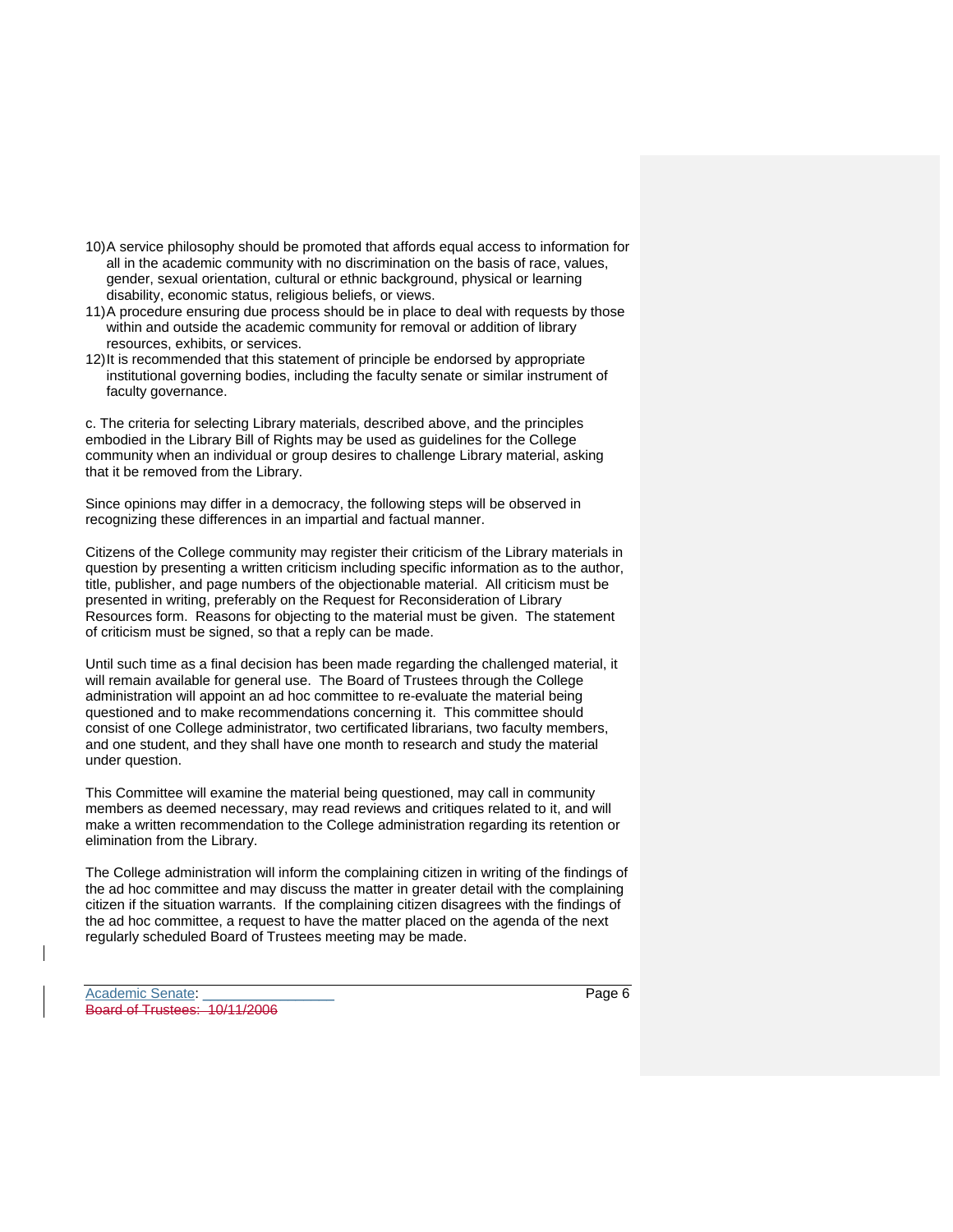### Request for Reconsideration of Library Resources

 $\mathbf{I}$ 

The Imperial Valley Community College District has delegated the responsibility for selection and evaluation of library resources to the Dean of *Arts*, Letters, and Learning Services, in collaboration with librarians and teaching faculty, and has established reconsideration procedures to address concerns about those resources. Completion of this form is the first step in those procedures.

If you wish to request reconsideration of library resources, please return the completed form to: Dean of Arts, Letters and Learning Services and Technology, Spencer Library Media Center, Imperial Valley College, P.O. Box 158, 380 East Aten Road, Imperial, California, 92251, (760) 355-6377.

| Academic Senate:                                                                                                                                                             | Page 7 |
|------------------------------------------------------------------------------------------------------------------------------------------------------------------------------|--------|
| 4. What concerns you about the resource? (use other side or additional pages if<br>necessary)                                                                                |        |
| 3. Have you examined the entire resource?                                                                                                                                    |        |
| 2. What brought this resource to your attention?                                                                                                                             |        |
|                                                                                                                                                                              |        |
|                                                                                                                                                                              |        |
| _Book _____Textbook _____Video _____Display _____CD<br>__Magazine ____Library Program ____Audio Recording<br>__Newspaper ____Electronic information/network (please specify) |        |
|                                                                                                                                                                              |        |
| 1. Resource on which you are commenting:                                                                                                                                     |        |
| Do you represent yourself? _____ An organization? If so, which one? __________                                                                                               |        |
| Telephone                                                                                                                                                                    |        |
| Zip                                                                                                                                                                          |        |
| <b>State</b>                                                                                                                                                                 |        |
| City<br>the control of the control of the control of the control of the control of the control of                                                                            |        |
| Address                                                                                                                                                                      |        |
| Date                                                                                                                                                                         |        |
| Name<br><u> 1989 - Johann Stein, marwolaethau a bhann an t-Amhain an t-Amhain an t-Amhain an t-Amhain an t-Amhain an t-A</u>                                                 |        |

Board of Trustees: 10/11/2006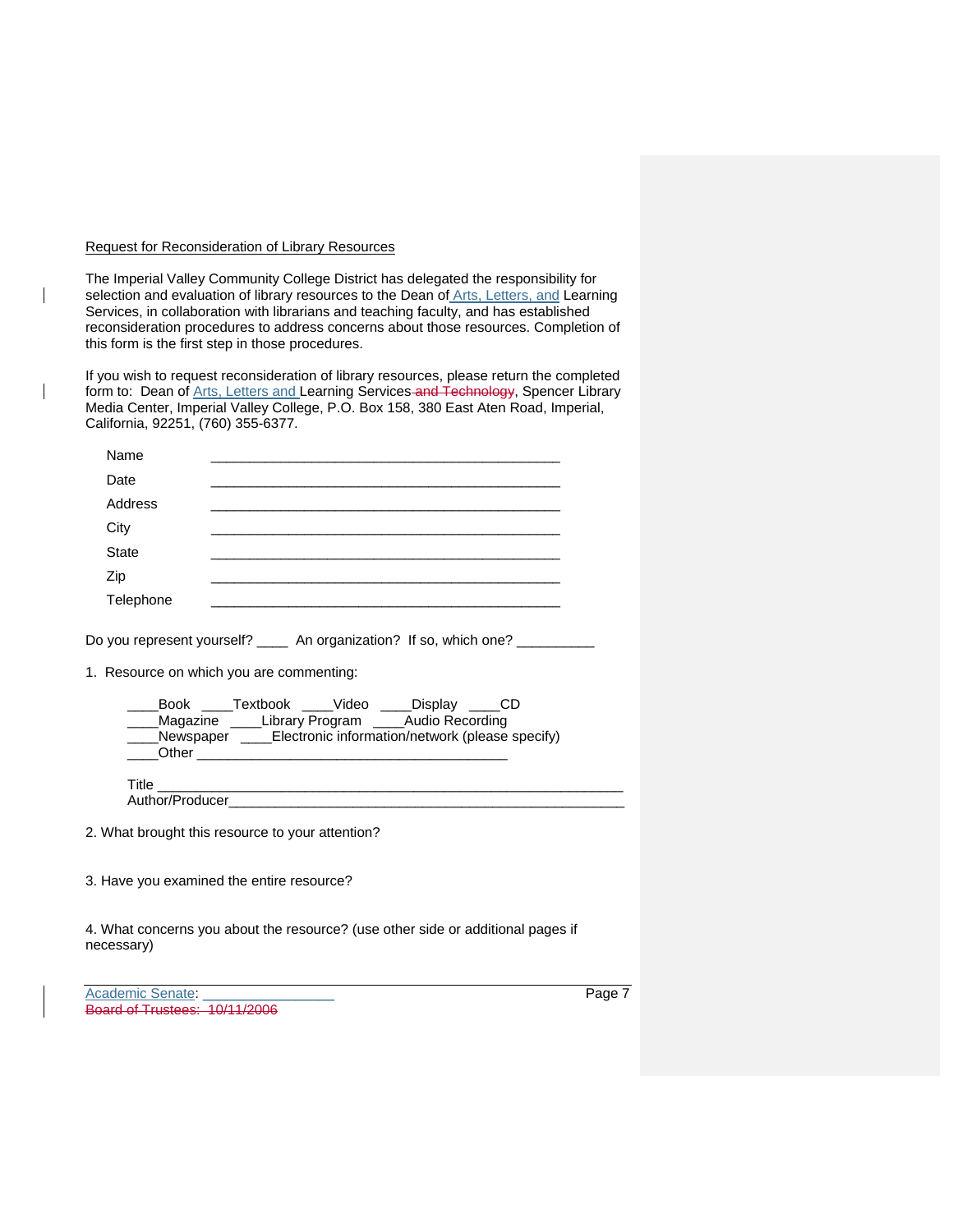| 5. Are there resource(s) you suggest to provide additional information and/or other<br>viewpoints on this topic?                                                                                                                                                                                                                                                                                                                                                                                                                                                                                                                           |                     | Formatted: None                                    |
|--------------------------------------------------------------------------------------------------------------------------------------------------------------------------------------------------------------------------------------------------------------------------------------------------------------------------------------------------------------------------------------------------------------------------------------------------------------------------------------------------------------------------------------------------------------------------------------------------------------------------------------------|---------------------|----------------------------------------------------|
|                                                                                                                                                                                                                                                                                                                                                                                                                                                                                                                                                                                                                                            | Date                |                                                    |
| (Form updated 10/25/04, referenced in Section 4.1 Library Acquisitions, 6(b) of Board<br>Policy Manual.)                                                                                                                                                                                                                                                                                                                                                                                                                                                                                                                                   |                     |                                                    |
| <b>B.</b> Learning and Tutoring STUDY SKILLS CENTER                                                                                                                                                                                                                                                                                                                                                                                                                                                                                                                                                                                        |                     | Formatted: Font: Bold                              |
| <b>Study Skills Center General Services</b><br>Location: Room 1511, (760) 355-6384                                                                                                                                                                                                                                                                                                                                                                                                                                                                                                                                                         | ___________________ | Formatted: Font: Bold<br>Formatted: Font: Italic   |
| The Learning and Tutoring Center provides services to both Imperial Valley College                                                                                                                                                                                                                                                                                                                                                                                                                                                                                                                                                         |                     | <b>Formatted: Normal</b>                           |
| students and faculty. The Learning and TutoringStudy Skills Center provides                                                                                                                                                                                                                                                                                                                                                                                                                                                                                                                                                                |                     | Formatted: Font: Bold, Italic<br>Formatted: Normal |
| comprehensive learning assistance programs through tutorial program, programs, study<br>skills workshops, ESL conversation classes, individual and group study rooms, and test<br>proctoring. Services are available during daytime and evening hours.                                                                                                                                                                                                                                                                                                                                                                                     |                     |                                                    |
| The tutorial program provides free tutoring to all students currently enrolled at IVC for a $\rightarrow$<br>large variety of courses. The primary goal of the program is to encourage and assist<br>students in the development of their potential as independent learners. The tutorial<br>program provides individual and group tutoring, ESL conversation classes, individual<br>and group study rooms, study skills and workshops, computer terminals, and televisions                                                                                                                                                                |                     | Formatted: Normal                                  |
| sets equipped with VCR and DVD.Services are available during daytime hours.                                                                                                                                                                                                                                                                                                                                                                                                                                                                                                                                                                |                     | Formatted: Font: Bold, Italic                      |
| The tutorial program provides free Tutoring is provided by appointment and walk-in<br>basis-individual and group tutoring for a large variety of courses to all students currently<br>enrolled at IVC. One-on-one tutoring is available by appointment to EOPS and DSP&S<br>students. Tutoring is also available on a walk-in basis. The tutors are students who<br>have previously excelled in their own coursework and have the recommendation of their<br>instructor. Some IVC faculty members also form part of ourserve as tutors. Students<br>should make arrangements early in the semester in order to benefit fully from tutoring |                     |                                                    |
| services.                                                                                                                                                                                                                                                                                                                                                                                                                                                                                                                                                                                                                                  |                     | Formatted: Font: Bold, Italic                      |
| C. JEAN RAULSTON READING/WRITING LAB                                                                                                                                                                                                                                                                                                                                                                                                                                                                                                                                                                                                       |                     | Formatted: Font: Bold                              |
| <b>Jean Raulston Reading/Writing Lab</b>                                                                                                                                                                                                                                                                                                                                                                                                                                                                                                                                                                                                   |                     | Formatted: Font: Bold                              |
| Location: 2600 Building, (760) 355-6391                                                                                                                                                                                                                                                                                                                                                                                                                                                                                                                                                                                                    |                     | Formatted: List Paragraph                          |
| Diagnosis of reading and writing problems by instructors and paraprofessional tutors is<br>followed by programmed and individualized instruction and supervision in the<br>remediation of their weaknesses. Grammar modules, computers, workbooks, and other<br>resources are used under the supervision of trained staff members in order to improve                                                                                                                                                                                                                                                                                      |                     | Formatted: Font: Italic                            |

Academic Senate: \_\_\_\_\_\_\_\_\_\_\_\_\_\_\_\_\_ Page 8 Board of Trustees: 10/11/2006

 $\mathbf{l}$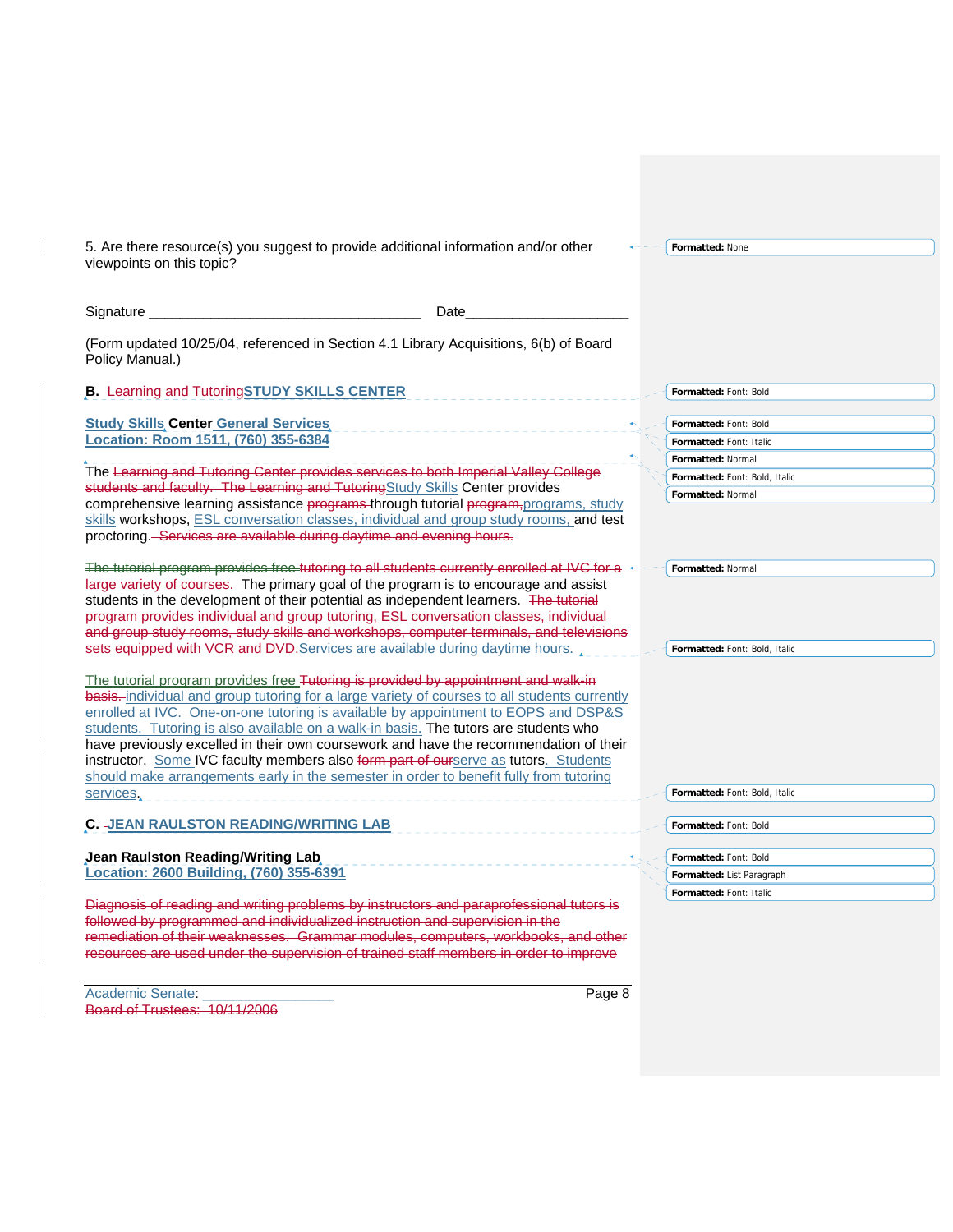### vocabulary, comprehension, and speed of reading, and to make the student a more competent reader and writer.

Reading instructors schedule time in the Lab during which the whole class works on a lab assignment under the teacher's supervision. Tutors are available to assist if needed. Individual reading students may also use the Lab on their own. Writing students may also come to the Lab with a class or individually to work on specific assignments. Students from any discipline may also make an appointment to receive tutoring for specific writing assignments.

# **D. PAULINE BENOIT RICE IVC LANGUAGE LAB**

# **Pauline Benoit Rice IVC Language Lab**

**Location: 2600 Building, (760) 355-6292** 

All students enrolled in foreign languages, English as a Second Language, or speech classes can use multimedia learning experiences as a supplement to formal class instruction. - Lab classes provide students with an intensive language exposure. Instructors bring classes into the Lab as a whole, but students may also use the Lab individually.

# **E. BUSINESS DIVISION COMPUTER LABS**

**Business Division Computer** Labs**Lab Location: Room 2610, (760) 355-6451**

The Business Division maintains twoa multimedia computer labslab for students. Room 9042610 is an open lab and has 3233 computer workstations. Students may also use Room 902, which has 25 workstations, when it is not in use as a classroom. Accounting, computer information systems, programming, office administration, economics, management, and marketing courses are supported, as well as other courses across campus. Both rooms have The lab has current software applications and Internetinternet access.

## **F. Math Lab**

The primary purpose of the math lab is to help students in basic math, beginning algebra and intermediate algebra. The lab has 48 workstations equipped with multimedia learning resources, computers, DVD players, and VCRs. Tutors are available to assist student during the time the Math Lab is open.

### **G. Workforce Development Center**

The Workforce Development Center offers a variety of resources and services designed to enhance the learning process and assist the student in the transition to the workplace. General resources and services include job search assistance, a computer lab featuring software programs to assist individualized study, study materials, and

**Formatted:** Font: Bold, Italic **Formatted:** List Paragraph **Formatted:** Font: Bold **Formatted:** Font: Bold

**Formatted:** Font: Italic **Formatted:** List Paragraph

**Formatted:** Font: Bold, Italic

**Formatted:** Font: Bold

**Formatted:** Font: Bold

**Formatted:** List Paragraph **Formatted:** Font: Italic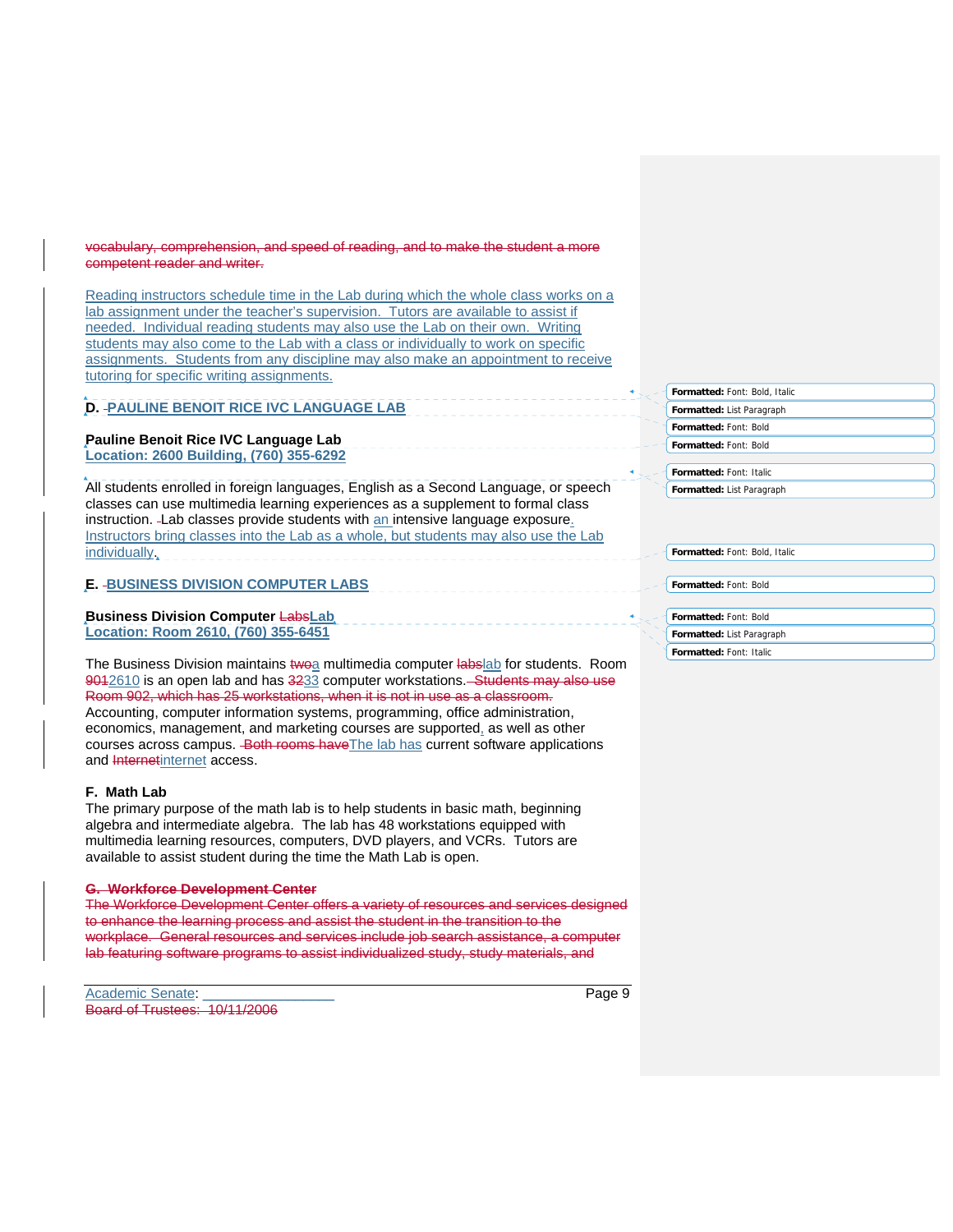learning videos. Specific resources include CalJOBS, ERISS, EUREKA, labor market data, and WinWay Resume Program.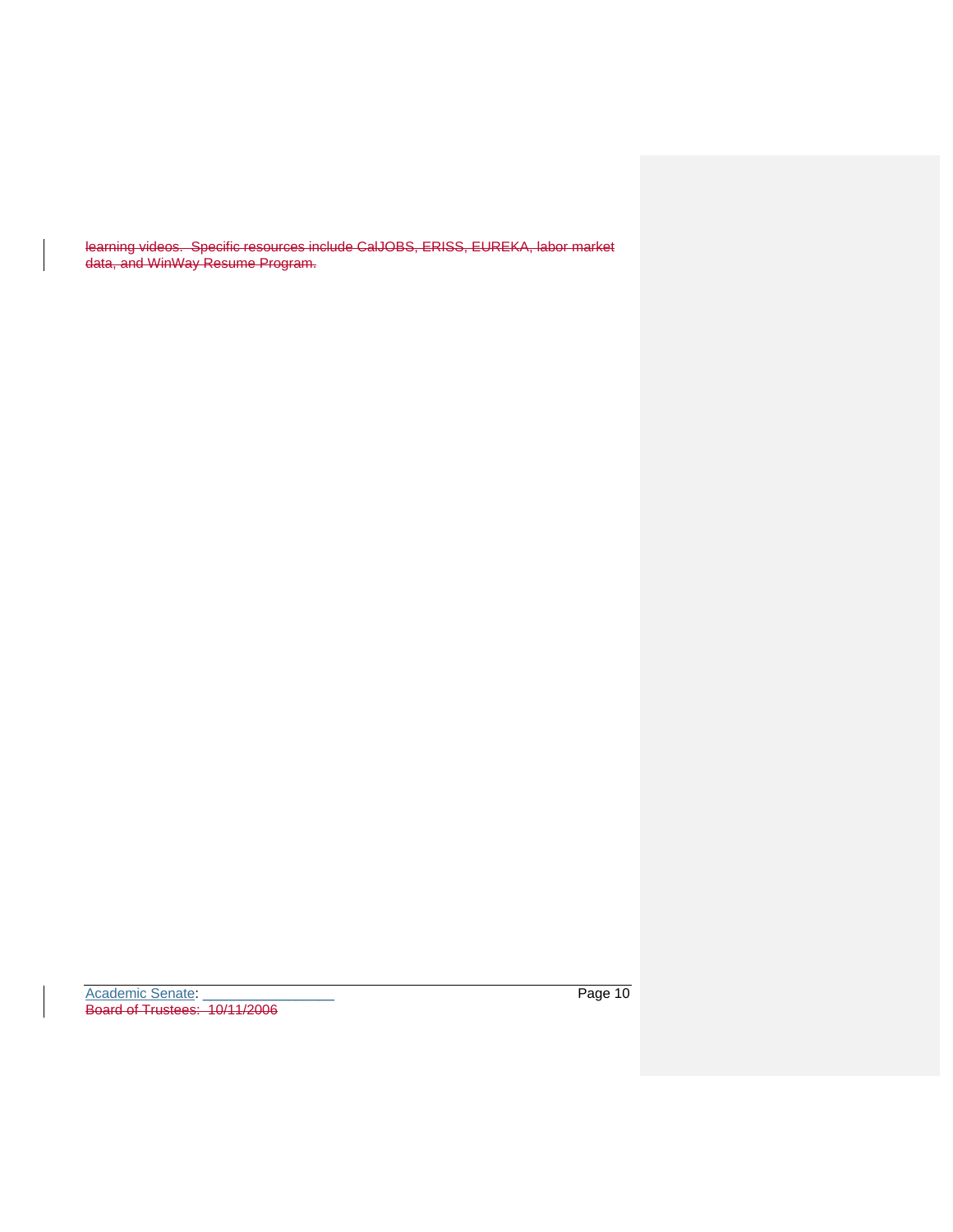## **IMPERIAL COMMUNITY COLLEGE DISTRICT AP 4103 Work Experience**

Reference: Title 5, Section 55250 et seq.

# **I. COOPERATIVE WORK EXPERIENCE**

## **A. Introduction**

Cooperative Work Experience is a program of on-the-job learning experiences for students placed in a job setting. It is an approved program submitted to the California Community Colleges Chancellor's Office with goals and activities formulated with industry under the direction of the Cooperative Work Experience Education Coordinator and instructors assigned to teach work experience. Employers provide work locations (work stations) and on-the-job training which has educational value for the students. The College provides the instructional component, class facilities and personnel to coordinate the program. Sixteen (6) units (16) of Work Experience Education and ten (10) units of Occupational Work Experience (internship) may be allowed toward graduation with the Associate Degree.

## **B. Types of Work Experience Education (as described in Title 5, Section 55252)**

# **1. General Work Experience**

General Work Experience is supervised employment which is intended to assist students in acquiring desirable work habits, attitudes and career awareness. The work experience need not be related to the students' educational goals.

# **2. Occupational Work Experience**

Occupational supervised employment extending classroom based occupational learning at an on-the-job learning station relating to the student's educational or occupational goal.

# **3. Participation Format**

**a. Parallel Plan** – a form of Work Experience Education designed to offer students the opportunity to attend college classes and earn college credit for concurrent learning on-the-job as specified in Section 55254.

Academic Senate: \_\_\_\_\_\_\_\_\_\_\_\_\_\_ First Approval: 01/10/07 Page 1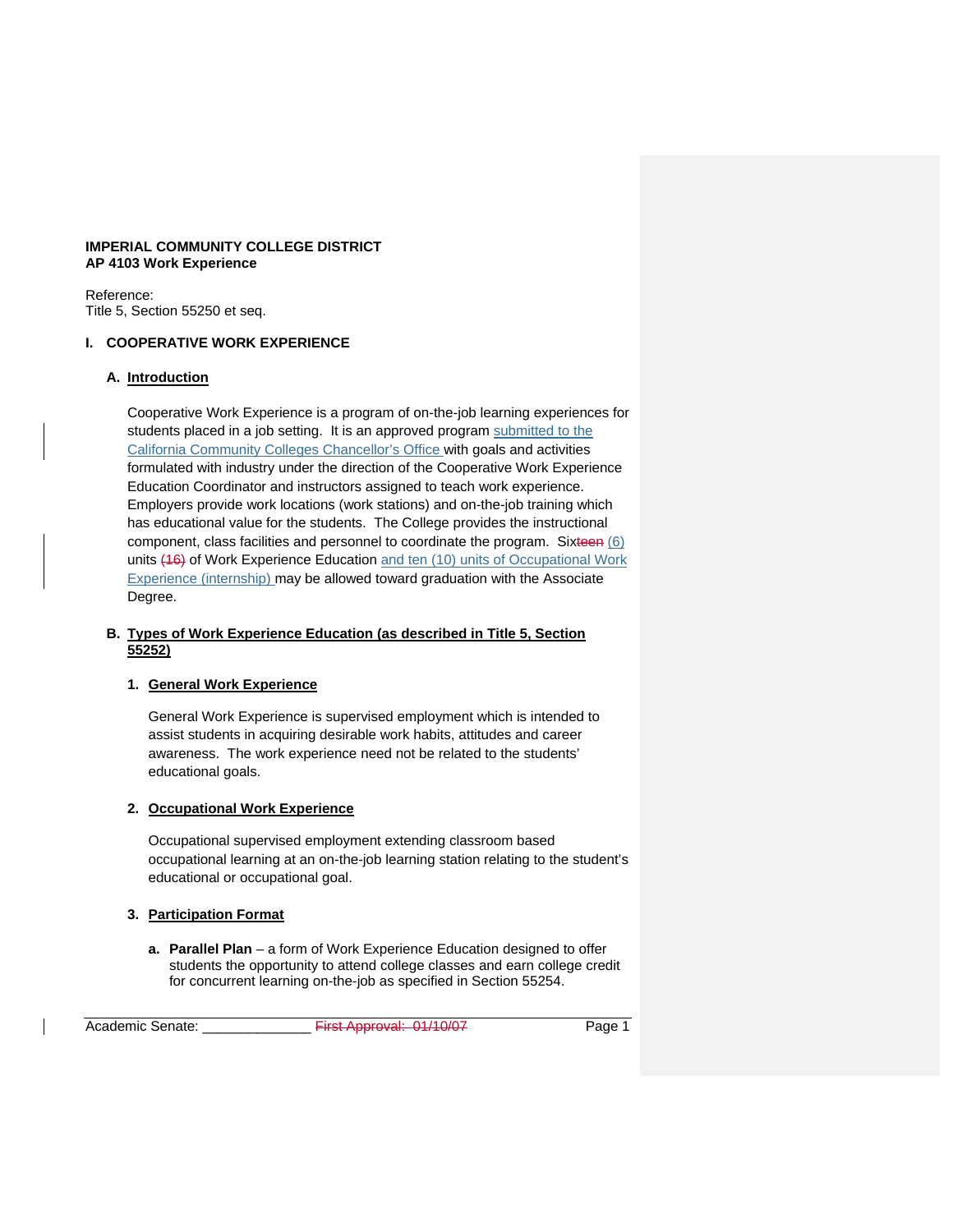**b. Alternate Plan** – a form of Work Experience Education designed to offer students opportunities alternately to attend college and work as stipulated in the district plan.

## **II. GENERAL WORK EXPERIENCE**

### **A. Introduction**

The General Work Experience Program is designed to give job information and experience to those students employed in jobs not related to coursework in school. Employment may be on or off campus; the student may or may not receive pay. The Cooperative Work Experience Education Coordinator will assist student in the placement in a worksiteobtaining jobs.

### **B. Student Qualifications**

In order to participate in General Work Experience, students shall meet the following requirements.

- **1.** Complete no less than seven (7) units prior to enrolling in any work experience or internship class(summer session, one course) including General Work Experience.
- **2.** Have approval of the Cooperative Work Experience Education Coordinator.
- **3.** Have occupational or education goals to which, in the opinion of the Coordinator, the General Work Experience will contribute.
- **4.** Pursue a planned program of General Work Experience which, in the opinion of the Coordinator, includes new or expanded responsibilities or learning opportunities beyond those experienced during the previous placementemployment.

A maximum of six (6) units may be earned in General Work Experience, not to exceed three (3) units each semester.

### **C. UnpaidPaid Work**

The number of units earned each semester for on-the-job experience will be based on the total number of hours worked each semester or summer session as follows.

Academic Senate: \_\_\_\_\_\_\_\_\_\_\_\_\_\_ First Approval: 01/10/07 Page 2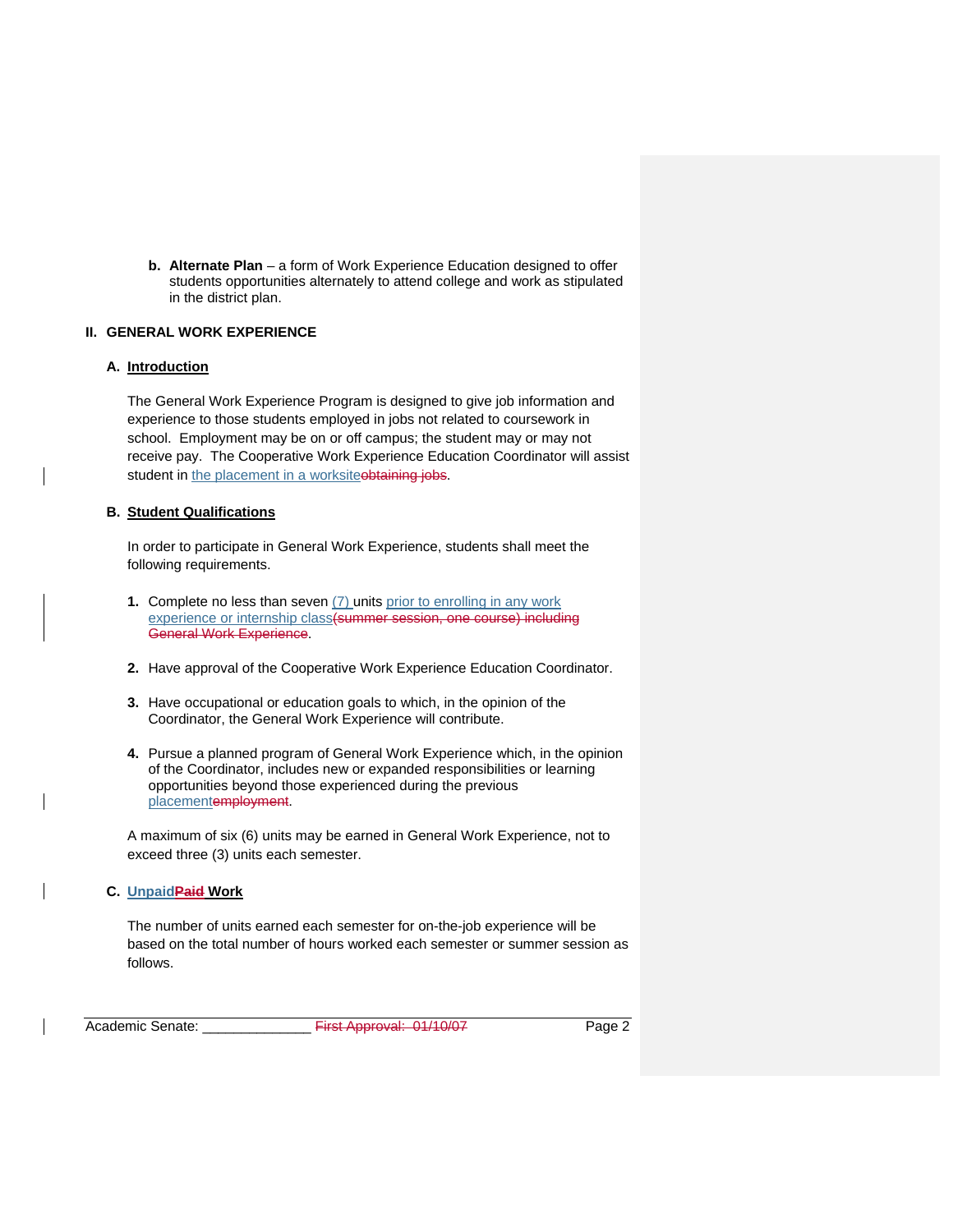- **1.** 4.5 hrs. of lab/week for 1 unit 75 hrs. per semester or session
- **2.** 8.5 hrs. of lab/week for 2 units 150 hrs. per semester or session
- **3.** 12.5 hrs. of lab/week for 3 units 225 hrs. per semester or session
- **4.** 17.0 hrs. of lab/week for 4 units 300 hrs. per semester or session

# **D. Paid Work**

- **1.** 3.8 hours of lab/week for 1 unit 60 hours per semester or session
- **2.** 7.5 hours of lab/week for 2 units 120 hours per semester or session
- **3.** 11.3 hours of lab/week for 3 units 180 hours per semester or session
- **4.** 15 hours of lab/week for 4 units 240 hours per semester or session

# **III. OCCUPATIONAL WORK EXPERIENCE**

### **A. Introduction**

The Occupational Work Experience Program is designed to coordinate on-thejob training and classroom instruction. Supervised employment is related to the occupational goal of the individual student. Employment Placement may be on or off campus; the student may or may not receive pay. The Cooperative Work Experience Education Coordinator will assist students in their placement. obtaining jobs.

## **B. Student Qualifications**

In order to participate in Cooperative Occupational Work Experience, student shall meet the following requirements.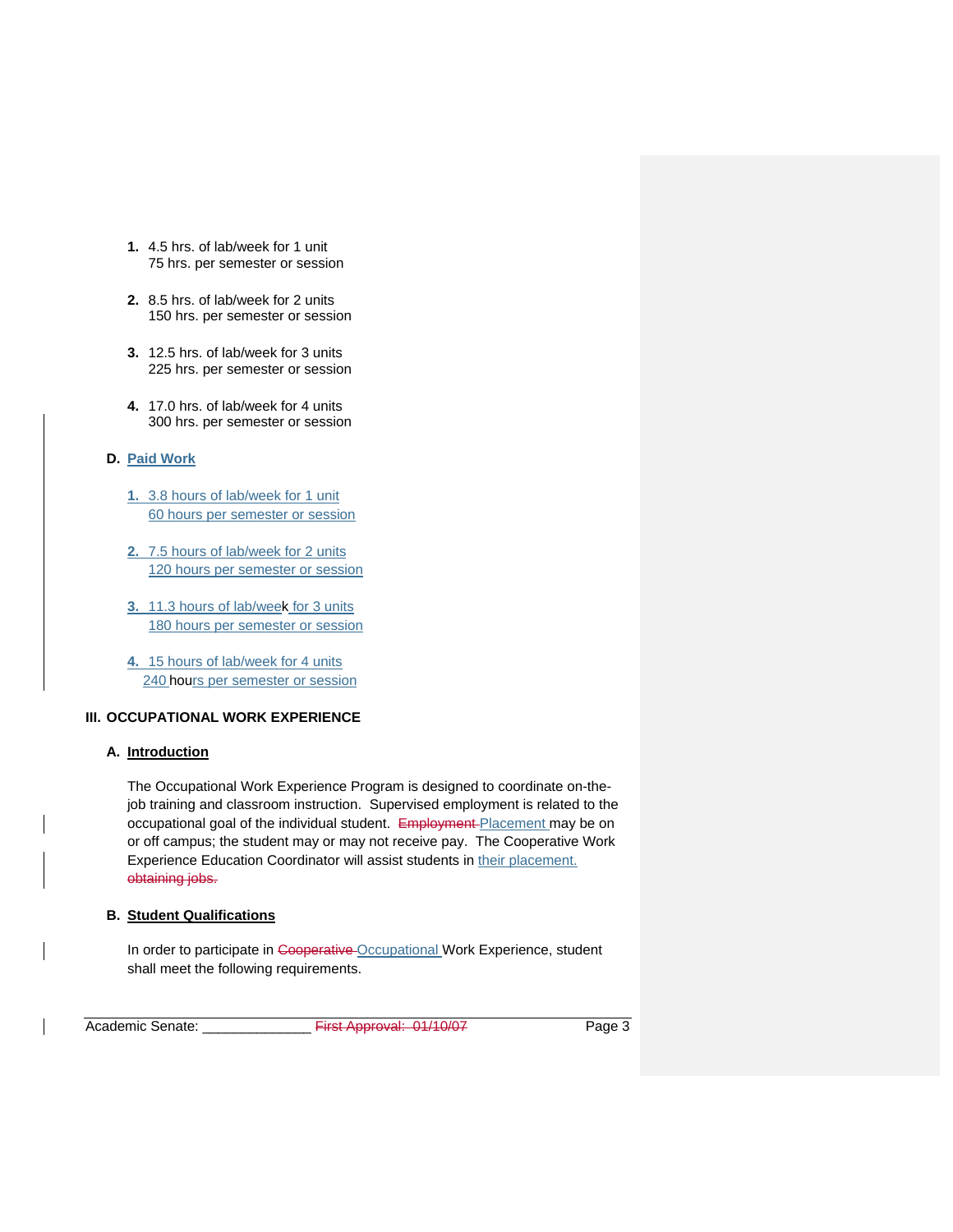- **1.** Be a legally indentured or certified apprentice or a student that has completeds no less than seven (7) units prior to enrolling in an occupational work experience class. (summer session, one course) including Cooperative Work Experience.
- **2.** Have approval of the Cooperative Work Experience Education Coordinator.
- **3.** Have occupational or educational goals to which, in the opinion of the Coordinator, the Cooperative Occupational Work Experience will contribute.
- 4. Pursue a planned program of cooperative-**occupational work experience** education which, in the opinion of the Coordinator, includes new or expanded responsibilities or learning opportunities beyond those experienced during the previous placement employment.

A maximum of ten (10) sixteen (16) units may be earned in Occupational Work Experience, not to exceed four (4) units each semester.

# **IV. PARTICIPATING ORGANIZATION RESPONSIBILITIES**

- A. Offer a reasonable probability of continuous work experience during the current  $\overline{\cdot}$ work experience enrollment term.
- B. Comply with all appropriate federal and state employment regulations.
- C. Evaluate learning objectives and workplace competencies.
- D. Approve student's timesheet.

All Contractors

- A contract the contract of the contract of the contract of E. Provide adequate supervision, facilities, equipment, and materials to attain learning objectives.
- F. Conference with the Cooperative Work Experience Coordinator/Instructor (Coordinator) at least once during the course of the semester.

## **V. PROCEDURES**

- A. Student completes the Cooperative Work Experience Education Application indicating the name of the company, site supervisor, and hours the student will work per week. This form is used as a contact form and to maintain a record of company/supervisor visits.
- B. Student interviews with the prospective supervisor. After supervisor agrees to give the student the internship or work experience opportunity, supervisor and

Academic Senate: \_\_\_\_\_\_\_\_\_\_\_\_\_\_ First Approval: 01/10/07 Page 4

| Formatted: Font: Not Bold                                                                                                                                                                                                  |  |
|----------------------------------------------------------------------------------------------------------------------------------------------------------------------------------------------------------------------------|--|
| <b>Formatted: No underline</b>                                                                                                                                                                                             |  |
| Formatted: Indent: Left: 0.25", No bullets or numbering                                                                                                                                                                    |  |
| Formatted: List Paragraph, Indent: Left: 0.38", Numbered<br>+ Level: 1 + Numbering Style: A, B, C,  + Start at: 1 +<br>Alignment: Left + Aligned at: 0.63" + Indent at: 0.88"<br>ш<br>Ш                                    |  |
| Formatted: List Paragraph, Indent: Left: 0.63", No bullets<br>or numbering                                                                                                                                                 |  |
| Formatted: List Paragraph, Indent: Left: 0.38", Numbered<br>+ Level: 1 + Numbering Style: A, B, C,  + Start at: 1 +<br>Alignment: Left + Aligned at: 0.63" + Indent at: 0.88"                                              |  |
| Formatted: Font: (Default) Arial, 12 pt                                                                                                                                                                                    |  |
| Formatted: Indent: Left: 0.5", Space After: 10 pt, Line<br>spacing: Multiple 1.15 li, No bullets or numbering                                                                                                              |  |
| $\boldsymbol{H}$<br>Formatted: List Paragraph, Indent: Left: 0.38", Numbered<br>п,<br>+ Level: 1 + Numbering Style: A, B, C,  + Start at: 1<br>$^{\prime}$<br>Alignment: Left + Aligned at: 0.63" + Indent at: 0.88"<br>i, |  |
| Formatted: Font: (Default) Arial, 12 pt                                                                                                                                                                                    |  |
| Formatted: Indent: Left: 0.5", Space After: 10 pt, Line<br>$\boldsymbol{I}$<br>$\overline{1}$<br>spacing: Multiple 1.15 li, No bullets or numbering                                                                        |  |
| $\bar{H}$<br>Formatted: List Paragraph, Indent: Left: 0.38", Numbered<br>+ Level: 1 + Numbering Style: A, B, C,  + Start at: 1 +<br>Alignment: Left + Aligned at: 0.63" + Indent at: 0.88"                                 |  |
| Formatted: Font: (Default) Arial, 12 pt                                                                                                                                                                                    |  |
| Formatted: Indent: Left: 0.5", Space After: 10 pt, Line<br>spacing: Multiple 1.15 li, No bullets or numbering                                                                                                              |  |
| Formatted: List Paragraph, Indent: Left: 0.38", Numbered<br>+ Level: 1 + Numbering Style: A, B, C,  + Start at: 1 +<br>Alignment: Left + Aligned at: 0.63" + Indent at: 0.88"                                              |  |
| Formatted: Font: (Default) Arial, 12 pt                                                                                                                                                                                    |  |
| Formatted: Indent: Left: 0.5", Space After: 10 pt, Line<br>spacing: Multiple 1.15 li, No bullets or numbering                                                                                                              |  |
| Formatted: List Paragraph, Indent: Left: 0.38", Numbered<br>+ Level: 1 + Numbering Style: A, B, C,  + Start at: 1 +<br>Alignment: Left + Aligned at: 0.63" + Indent at: 0.88"                                              |  |
| Formatted: List Paragraph, Indent: Left: 0.63", No bullets<br>or numbering                                                                                                                                                 |  |
| Formatted: Font: Not Bold                                                                                                                                                                                                  |  |
| Formatted: Indent: Left: 0.25", No bullets or numbering                                                                                                                                                                    |  |
| Formatted: List Paragraph, Indent: Left: 0.38", Numbered<br>+ Level: 1 + Numbering Style: A, B, C,  + Start at: 1 +<br>Alignment: Left + Aligned at: 0.5" + Indent at: 0.75"                                               |  |
| Formatted: List Paragraph, Indent: Left: 0.63", No bullets<br>or numbering                                                                                                                                                 |  |
| Formatted: List Paragraph, Indent: Left: 0.38", Numbered<br>+ Level: 1 + Numbering Style: A, B, C,  + Start at: 1 +<br>Alignment: Left + Aligned at: 0.5" + Indent at: 0.75"                                               |  |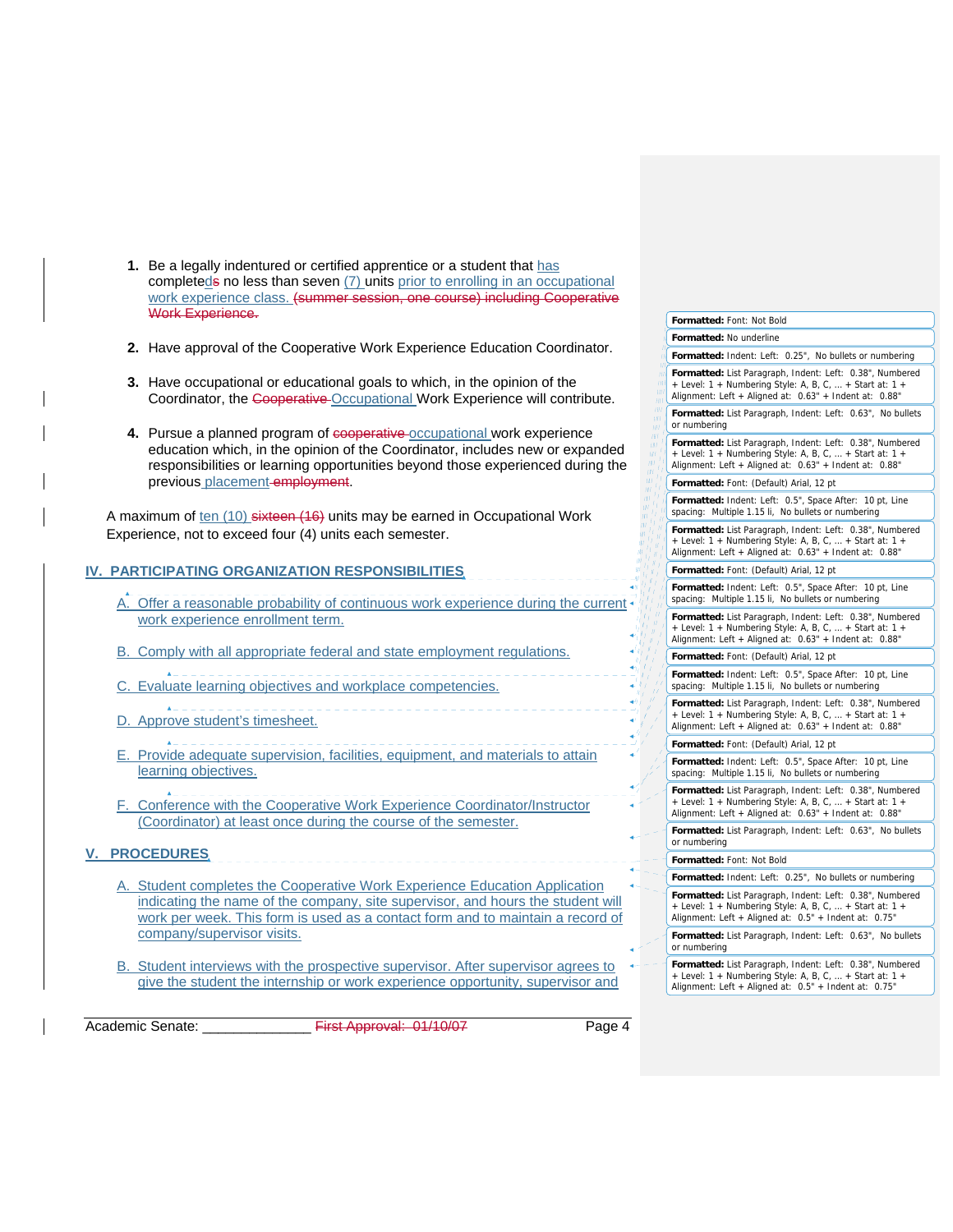Coordinator sign the Designated Site Agreement. Student cannot begin the internship or work experience until the site agreement is signed by the Coordinator. If student's placement is on a voluntary basis (i.e., the student receives no pay), the student is covered under Imperial Valley College's workman's compensation insurance policy.

- Site supervisor and student determine a work schedule, and the Cooperative Work Experience On-site Work Schedule form is completed and submitted to the Coordinator.
- D. Student completes a weekly Cooperative Work Experience Time Sheet, in which the student records activities/task that meet identified learning objectives.
- E. Learning objectives which reflect new or expanded job-related responsibilities must be written by the student by the second week of placement and are reviewed and approved by the site supervisor and the Coordinator. These objectives must be measurable and attainable. The Coordinator will discuss progress made in accomplishing the objectives with the site supervisor at least once during the semester. After completion of the internship or work experience, the site supervisor evaluate will evaluate the student on how well objectives are met, and the Coordinator Instructor will grant credit for the experience based on the site supervisor's ratings of the student.
- F. The site supervisor will evaluate the student on competencies and foundation skills. This evaluation will be documented on the Supervisor Evaluation form, which will be signed by the site supervisor and student and submitted to the Coordinator following completion of the internship or work experience.

# **III.VI. RECORDS AND DOCUMENTATION**

Records will be maintained that include the type and units of Work Experience in which student is enrolled, where employed, job held, basis for determining student qualifications, statement of student hours worked, evaluation of performance, and that a work permit was issued, if required. Supervising faculty maintain records that show consultation with the employer and the student, evaluation of the student's achievement, and the final grade.

**Formatted:** Font: (Default) Arial, 12 pt

**Formatted:** Indent: Left: 0.63", Space After: 10 pt, Line spacing: Multiple 1.15 li, No bullets or numbering **Formatted:** List Paragraph, Indent: Left: 0.38", Numbered

Level:  $1 +$  Numbering Style: A, B, C, ... + Start at:  $1 +$ Alignment: Left + Aligned at: 0.5" + Indent at: 0.75"

**Formatted:** Font: (Default) Arial, 12 pt

**Formatted:** Indent: Left: 0.63", Space After: 10 pt, Line spacing: Multiple 1.15 li, No bullets or numbering

**Formatted:** List Paragraph, Indent: Left: 0.38", Numbered + Level: 1 + Numbering Style: A, B, C, … + Start at: 1 + Alignment: Left + Aligned at: 0.5" + Indent at: 0.75"

#### **Formatted:** Font: (Default) Arial, 12 pt

**Formatted:** Indent: Left: 0.63", Space After: 10 pt, Line spacing: Multiple 1.15 li, No bullets or numbering

**Formatted:** List Paragraph, Indent: Left: 0.38", Numbered + Level: 1 + Numbering Style: A, B, C, … + Start at: 1 + Alignment: Left + Aligned at: 0.5" + Indent at: 0.75"

#### **Formatted:** Font: (Default) Arial, 12 pt

**Formatted:** Indent: Left: 0.5", Space After: 10 pt, Line spacing: Multiple 1.15 li, No bullets or numbering

Academic Senate: \_\_\_\_\_\_\_\_\_\_\_\_\_\_ First Approval: 01/10/07 Page 5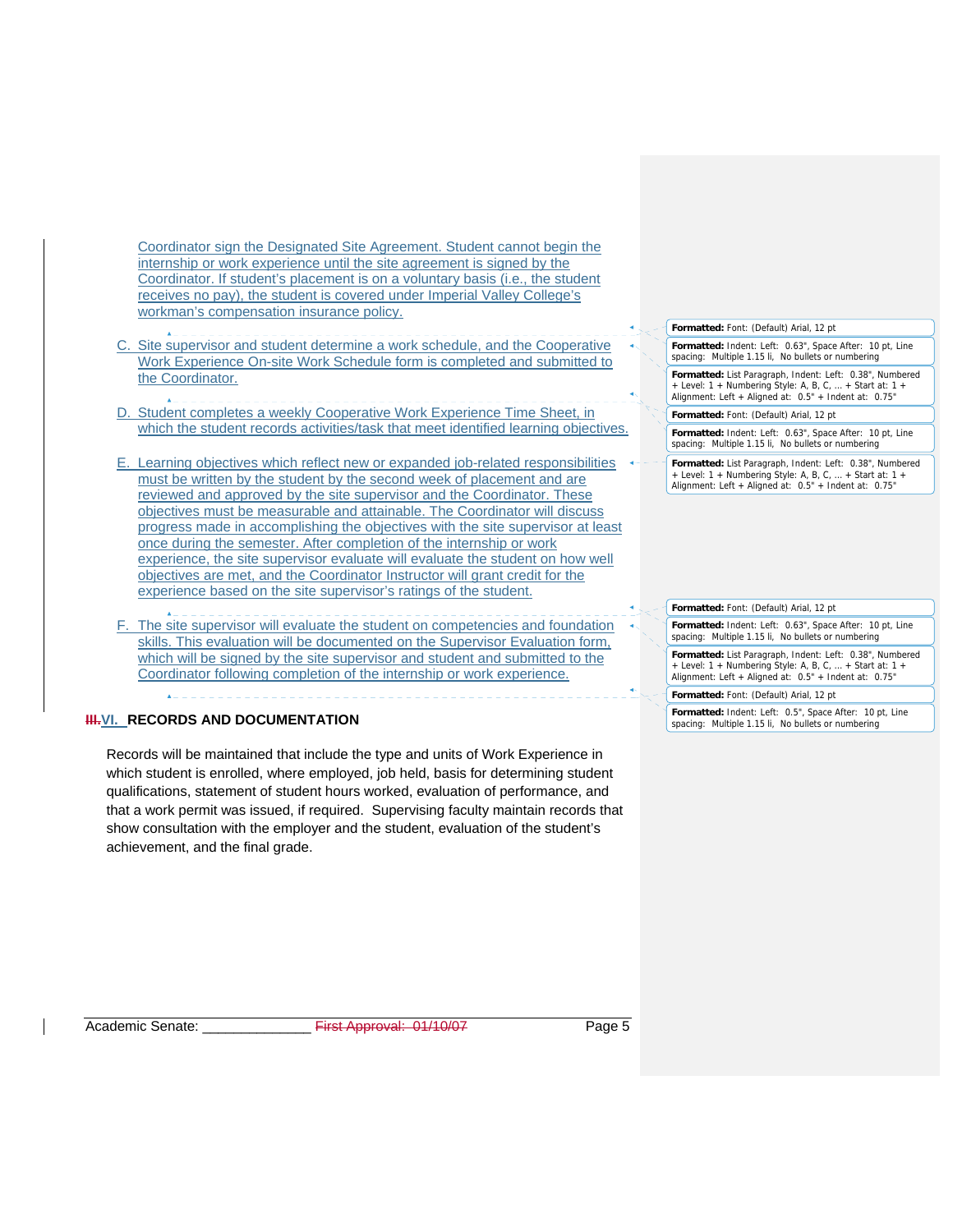### **IMPERIAL COMMUNITY COLLEGE DISTRICT AP 4610 Instructional Service Agreements**

### References:

Education Code Section 78015 and 84752;

Title 5 Sections 51006, 53410, 55002, 55003, 55005, 55300-55302, 55600 et seq., 55805.5, 58051(c) – (g), 58051.5, 58055, 58056, 58058(b), and 58100-58110

The District may enter into an instructional service agreement with a public or private agency/contractor for the purpose of providing instruction and training. The District following criteria shall be used as a guide in prepareing a the written agreement or contract, which shall be reviewed and approved by the Vice President for Academic Sservices or designee that delineates the following provisions:

- Delegation of responsibility for instructional service agreementsThe responsibilities of each party;
- Compliance with relevant policies and procedures;
- For new Career Technical programs, The responsibility of the governing board shall require, prior to establishing a career technical program, to conduct a job the completion of a local market study of the labor market area, and to determine whether or not the results justify the proposed career technical program is appropriate for the area;
- The responsibilities of each party and that the District is responsible for the educational program-conducted on site;
- $\bullet$  The inclusion of pProcedures, terms and conditions relating to: 1) enrollment period; 2) student enrollment fees; 3) the number of class hours sufficient to meet the stated performance objectives; 4) supervision and evaluation of students; and 5) withdrawal of students prior to completion of a course or program.
- The agreement/contract shall contain tTerms and conditions relating to cancellation and termination of the arrangement.
- Instruction claimed for apportionment under the agreement/contract, shall be under the immediate supervision and control of an employee of the District who has met the minimum qualifications for instruction.
- Where the instructor is not a paid employee, the District shall have a written agreement or contract with each instructor conducting instruction for which fulltime employees are to be reported and stating that the District has the primary right to control and direct the instructional activities of the instructor.

\_\_\_\_\_\_\_\_\_\_\_\_\_\_\_\_\_\_\_\_\_\_\_\_\_\_\_\_\_\_\_\_\_\_\_\_\_\_\_\_\_\_\_\_\_\_\_\_\_\_\_\_\_\_\_\_\_\_\_\_\_\_\_\_\_\_\_\_\_\_

Academic Senate: et al. 2012 and 2014 and 2014 and 2014 and 2014 and 2014 and 2014 and 2014 and 2014 and 2014 and 2014 and 2014 and 2014 and 2014 and 2014 and 2014 and 2014 and 2014 and 2014 and 2014 and 2014 and 2014 and

**Formatted:** Bulleted + Level: 1 + Aligned at: 0.25" + Indent at: 0.5"

| $\overline{\phantom{a}}$ <b>Formatted:</b> Bulleted + Level: 1 + Aligned at: 0.25" + |  |
|--------------------------------------------------------------------------------------|--|
| Indent at: 0.5"                                                                      |  |

| $\overline{\phantom{a}}$ <b>Formatted:</b> Bulleted + Level: 1 + Aligned at: 0.25" + |  |
|--------------------------------------------------------------------------------------|--|
| Indent at: $0.5"$                                                                    |  |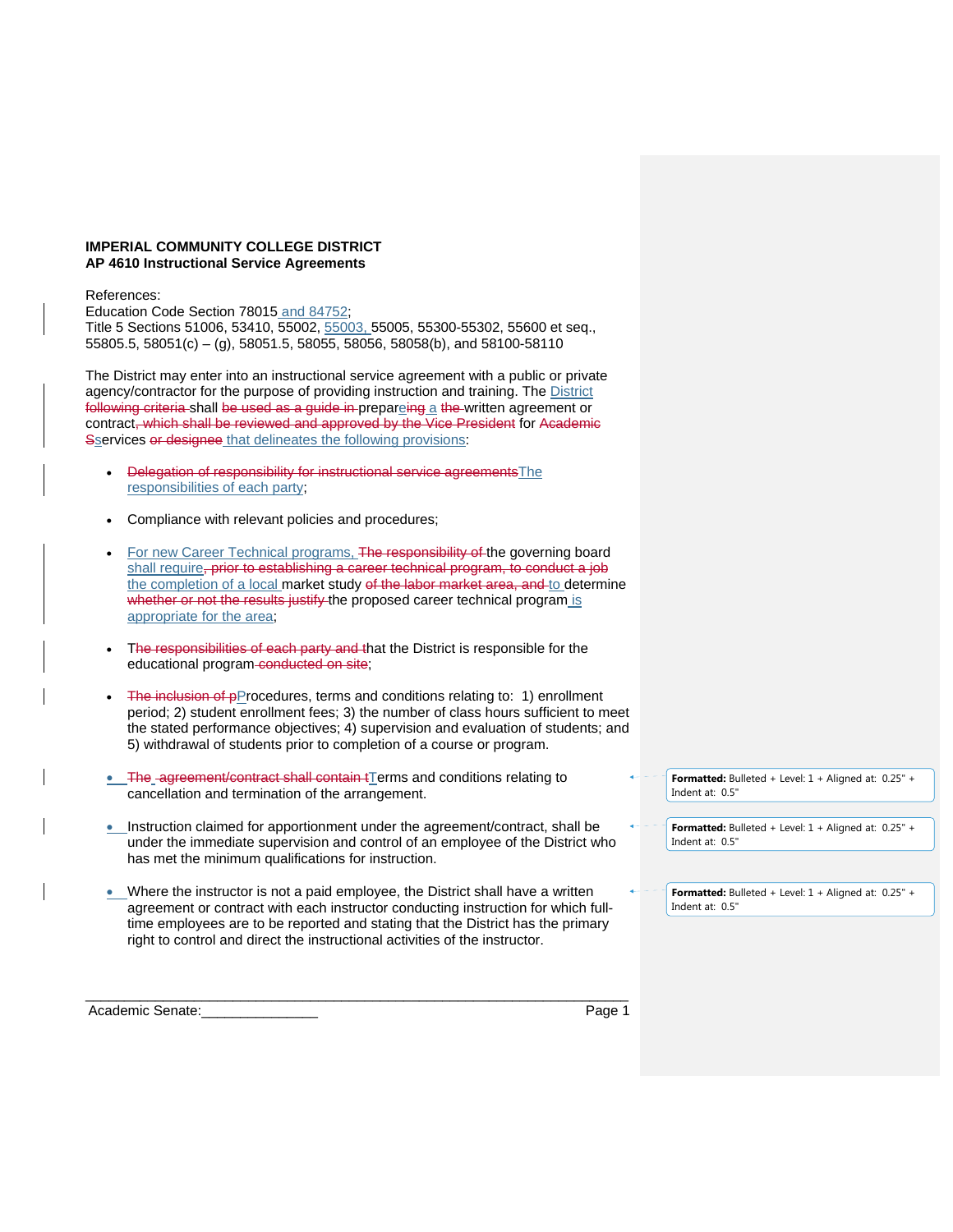| • The District shall list the minimum qualifications for instructors teaching these<br>courses and that the qualifications are consistent with requirements in other<br>similar courses given in the District.                                                                                                                                                                                                                                                                                                                                                                    |        | Formatted: Bulleted + Level: 1 + Aligned at: 0.25" +<br>Indent at: 0.5"                 |
|-----------------------------------------------------------------------------------------------------------------------------------------------------------------------------------------------------------------------------------------------------------------------------------------------------------------------------------------------------------------------------------------------------------------------------------------------------------------------------------------------------------------------------------------------------------------------------------|--------|-----------------------------------------------------------------------------------------|
| The course(s) must be held at facilities which are clearly identified as being open<br>to the general public. Enrollment in the course must be open to any person who<br>has been admitted to the Imperial Community College District and has met any<br>applicable prerequisites. The District board policy on open enrollment must be<br>published in the district catalogue, schedule of classes, and any addenda to the<br>schedule of classes, along with a description of the course and information about<br>whether the course is offered for credit and is transferable. |        | Formatted: Bulleted + Level: $1 +$ Aligned at: 0.25" +<br>Indent at: 0.5"               |
| Course outlines of record for advanced public safety courses will not list as a prerequisite+                                                                                                                                                                                                                                                                                                                                                                                                                                                                                     |        | Formatted: Font: (Default) Arial                                                        |
| public safety employment or possession of a basic course diploma. Appropriate health<br>and safety prerequisites or enrollment limitations can include the requirement to pass a<br>California Department of Justice Live Scan, or other additional requirements that comply<br>with the law.                                                                                                                                                                                                                                                                                     |        | Formatted: List Paragraph, Bulleted + Level: 1 +<br>Aligned at: 0.25" + Indent at: 0.5" |
| Course outlines of record for advanced public safety courses should include a sufficiently <sup>4</sup>                                                                                                                                                                                                                                                                                                                                                                                                                                                                           |        | Formatted: Font: (Default) Arial                                                        |
| detailed list of prerequisites that are directly related to the content of the advanced course<br>so that all prospective students can be assessed for enrollment eligibility. Prerequisites<br>may not be established or construed to prevent academically qualified persons not                                                                                                                                                                                                                                                                                                 |        | Formatted: List Paragraph, Bulleted + Level: 1 +<br>Aligned at: 0.25" + Indent at: 0.5" |
| employed in public safety agencies from enrolling in and attending courses.                                                                                                                                                                                                                                                                                                                                                                                                                                                                                                       |        |                                                                                         |
| A student may request an evaluation of his/her previous experience and coursework to                                                                                                                                                                                                                                                                                                                                                                                                                                                                                              |        |                                                                                         |
| determine if it is equivalent to the listed requirements. A student found not to meet the                                                                                                                                                                                                                                                                                                                                                                                                                                                                                         |        | Formatted: Font: (Default) Arial                                                        |
| prerequisite requirements may challenge the prerequisites through the district's<br>prerequisite challenge process. The [district] must maintain documentation that                                                                                                                                                                                                                                                                                                                                                                                                               |        | Formatted: List Paragraph, Bulleted + Level: 1 +<br>Aligned at: 0.25" + Indent at: 0.5" |
| demonstrates tis processes for assessing student eligibility for enrollment were followed.                                                                                                                                                                                                                                                                                                                                                                                                                                                                                        |        | Formatted: Font: Italic                                                                 |
| College publications shall inform students regarding the method by which they may seek <sup>*</sup>                                                                                                                                                                                                                                                                                                                                                                                                                                                                               |        | Formatted: Font: (Default) Arial                                                        |
| an evaluation for equivalent enrollment eligibility for advanced public safety courses.                                                                                                                                                                                                                                                                                                                                                                                                                                                                                           |        | Formatted: Font: (Default) Arial                                                        |
| College publications, including the course outline and syllabi, shall include a notification<br>that approval of equivalent enrollment eligibility is not a guarantee that state regulatory or                                                                                                                                                                                                                                                                                                                                                                                    |        | Formatted: List Paragraph, Bulleted + Level: 1 +<br>Aligned at: 0.25" + Indent at: 0.5" |
| licensing agencies will also grant equivalency for licensure or employment purposes.                                                                                                                                                                                                                                                                                                                                                                                                                                                                                              |        |                                                                                         |
| Degree and certificate programs must have been approved by the System Office<br>and courses that make up the programs must be part of the approved programs,                                                                                                                                                                                                                                                                                                                                                                                                                      |        | Formatted: Bulleted + Level: $1 +$ Aligned at: 0.25" +<br>Indent at: 0.5"               |
| or the District must have received delegated authority to approve those courses<br>locally.                                                                                                                                                                                                                                                                                                                                                                                                                                                                                       |        |                                                                                         |
| • The courses of instruction are specified in the agreement, the outlines of record                                                                                                                                                                                                                                                                                                                                                                                                                                                                                               |        | Formatted: Bulleted + Level: $1 +$ Aligned at: 0.25" +                                  |
| for such courses and are approved by the District Curriculum Committee as<br>meeting Title 5 course standards, and the courses have been approved by the<br>District board of trustees.                                                                                                                                                                                                                                                                                                                                                                                           |        | Indent at: 0.5"                                                                         |
| Procedures used by the District to assure that faculty teaching different sections                                                                                                                                                                                                                                                                                                                                                                                                                                                                                                |        | Formatted: Bulleted + Level: 1 + Aligned at: 0.25" +                                    |
| of the same course, teach in a manner consistent with the approved outline of                                                                                                                                                                                                                                                                                                                                                                                                                                                                                                     |        | Indent at: 0.5"                                                                         |
| Academic Senate:                                                                                                                                                                                                                                                                                                                                                                                                                                                                                                                                                                  | Page 2 |                                                                                         |
|                                                                                                                                                                                                                                                                                                                                                                                                                                                                                                                                                                                   |        |                                                                                         |

 $\overline{\phantom{a}}$